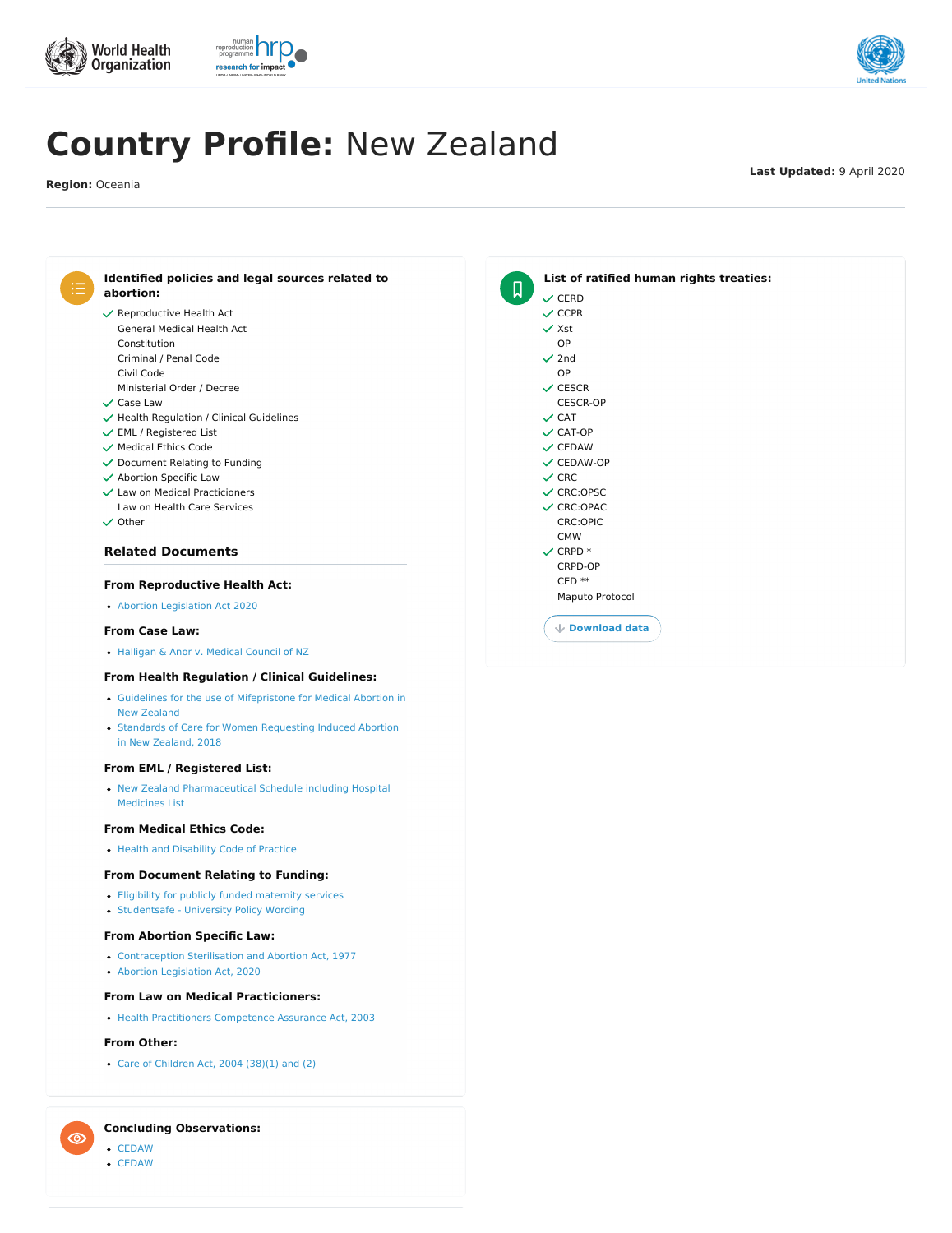#### **Persons who can be sanctioned:**

A woman or girl can be sanctioned Providers can be sanctioned A person who assists can be sanctioned

## Abortion at the woman's request

# Legal Ground and Gestational Limit

**Gestational limit: 20 weeks**

#### **Economic or social reasons**

#### **Foetal impairment**

**Rape**

There are no legal restrictions on abortion up to 20 weeks as abortion services form part of medically required health services provision and are regulated as such. After 20 weeks a health practitioner can provide abortion services if it is considered clinically appropriate in the circumstances, after consulting with one other practitioner and having regard to all relevant legal, professional, and ethical standards to which the qualified health practitioner is subject, as well as the woman's: physical health; and mental health; and overall well-being; and the gestational age of the fetus.

- Abortion [Legislation](https://abortion-policies.srhr.org/documents/countries/05-New-Zealand-Abortion-Legislation-Act-2020.PDF#PAGE=5 
) Act, 2020
- [Contraception](https://abortion-policies.srhr.org/documents/countries/02-New-Zealand-Contraception-Sterilisation-and-Abortion-Act-1977.pdf#page=8) Sterilisation and Abortion Act, 1977 (page 8)

The following descriptions and recommendations were extracted from WHO guidance on safe abortion.

WHO defines health for member states as a state of complete physical, mental and social well-being and not merely the absence of disease or infirmity. Safe Abortion Guidelines, § 4.2.1.5.

# **WHO Guidance**

**Source document**: WHO Safe Abortion [Guidance](https://abortion-policies.srhr.org/documents/reference/WHO-Safe-Abortion-Guidance-2012.pdf#page=103) (page 103)

#### **Related documents:**

- Abortion [Legislation](https://abortion-policies.srhr.org/documents/countries/05-New-Zealand-Abortion-Legislation-Act-2020.PDF#PAGE=5 
) Act, 2020
- [Contraception](https://abortion-policies.srhr.org/documents/countries/02-New-Zealand-Contraception-Sterilisation-and-Abortion-Act-1977.pdf#page=8) Sterilisation and Abortion Act, 1977 (page 8)

There are no legal restrictions on abortion up to 20 weeks as abortion services form part of medically required health services provision and are regulated as such. After 20 weeks a health practitioner can provide abortion services if it is considered clinically appropriate in the circumstances, after consulting with one other practitioner and having regard to all relevant legal, professional, and ethical standards to which the qualified health practitioner is subject, as well as the woman's: physical health; and mental health; and overall well-being; and the gestational age of the fetus.

The following descriptions and recommendations were extracted from WHO guidance on safe abortion.

A woman is entitled to know the status of her pregnancy and to act on this information; health protection or social reasons can be interpreted to include distress of the pregnant woman caused by the diagnosis of fetal impairment. Prenatal tests and other medical diagnostic services cannot legally be refused because the woman may decide to terminate her pregnancy. Safe Abortion Guidelines, § 4.2.1.4.



**Source document**: WHO Safe Abortion [Guidance](https://abortion-policies.srhr.org/documents/reference/WHO-Safe-Abortion-Guidance-2012.pdf#page=103) (page 103)

#### **Related documents:**

There are no legal restrictions on abortion up to 20 weeks as abortion services form part of medically required health services provision and are regulated as such. After 20 weeks a health practitioner can provide abortion services if it is considered clinically appropriate in the circumstances, after consulting with one other practitioner and having regard to all relevant legal, professional, and ethical standards to which the qualified health practitioner is subject, as well as the woman's: physical health; and mental health; and overall well-being; and the gestational age of the fetus.

The following descriptions and recommendations were extracted from WHO guidance on safe abortion.

The protection of women from cruel, inhuman and degrading treatment requires that those who have become pregnant as the result of coerced or forced sexual acts can lawfully access safe abortion services. Prompt, safe abortion services should be provided on the basis of a woman's complaint rather than requiring forensic evidence or police examination. Safe Abortion Guidelines, § 4.2.1.3.

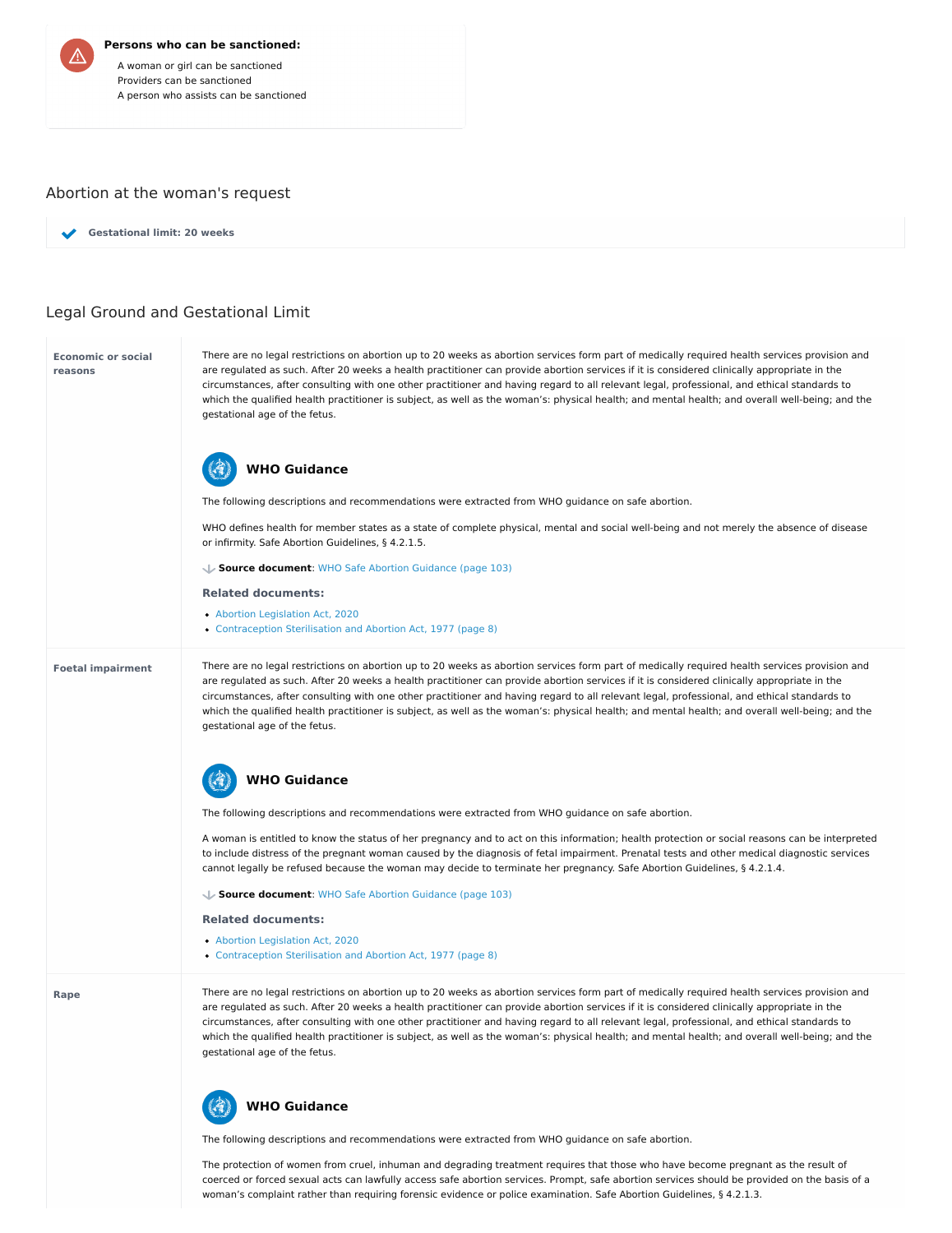|                                                                | Source document: WHO Safe Abortion Guidance (page 102)                                                                                                                                                                                                                                                                                                                                                                                                                                                                                                                                                                          |
|----------------------------------------------------------------|---------------------------------------------------------------------------------------------------------------------------------------------------------------------------------------------------------------------------------------------------------------------------------------------------------------------------------------------------------------------------------------------------------------------------------------------------------------------------------------------------------------------------------------------------------------------------------------------------------------------------------|
|                                                                | <b>Related documents:</b>                                                                                                                                                                                                                                                                                                                                                                                                                                                                                                                                                                                                       |
|                                                                | • Abortion Legislation Act, 2020                                                                                                                                                                                                                                                                                                                                                                                                                                                                                                                                                                                                |
|                                                                | • Contraception Sterilisation and Abortion Act, 1977 (page 8)                                                                                                                                                                                                                                                                                                                                                                                                                                                                                                                                                                   |
| <b>Incest</b>                                                  | There are no legal restrictions on abortion up to 20 weeks as abortion services form part of medically required health services provision and<br>are regulated as such. After 20 weeks a health practitioner can provide abortion services if it is considered clinically appropriate in the<br>circumstances, after consulting with one other practitioner and having regard to all relevant legal, professional, and ethical standards to<br>which the qualified health practitioner is subject, as well as the woman's: physical health; and mental health; and overall well-being; and the<br>gestational age of the fetus. |
|                                                                | <b>WHO Guidance</b>                                                                                                                                                                                                                                                                                                                                                                                                                                                                                                                                                                                                             |
|                                                                | The following descriptions and recommendations were extracted from WHO guidance on safe abortion.                                                                                                                                                                                                                                                                                                                                                                                                                                                                                                                               |
|                                                                | The protection of women from cruel, inhuman and degrading treatment requires that those who have become pregnant as the result of<br>coerced or forced sexual acts can lawfully access safe abortion services. Prompt, safe abortion services should be provided on the basis of a<br>woman's complaint rather than requiring forensic evidence or police examination. Safe Abortion Guidelines, § 4.2.1.3.                                                                                                                                                                                                                     |
|                                                                | Source document: WHO Safe Abortion Guidance (page 102)                                                                                                                                                                                                                                                                                                                                                                                                                                                                                                                                                                          |
|                                                                | <b>Related documents:</b>                                                                                                                                                                                                                                                                                                                                                                                                                                                                                                                                                                                                       |
|                                                                | • Abortion Legislation Act, 2020<br>• Contraception Sterilisation and Abortion Act, 1977 (page 8)                                                                                                                                                                                                                                                                                                                                                                                                                                                                                                                               |
| <b>Intellectual or</b><br>cognitive disability of<br>the woman | There are no legal restrictions on abortion up to 20 weeks as abortion services form part of medically required health services provision and<br>are regulated as such. After 20 weeks a health practitioner can provide abortion services if it is considered clinically appropriate in the<br>circumstances, after consulting with one other practitioner and having regard to all relevant legal, professional, and ethical standards to<br>which the qualified health practitioner is subject, as well as the woman's: physical health; and mental health; and overall well-being; and the<br>gestational age of the fetus. |
|                                                                | <b>Related documents:</b>                                                                                                                                                                                                                                                                                                                                                                                                                                                                                                                                                                                                       |
|                                                                | • Abortion Legislation Act, 2020<br>• Contraception Sterilisation and Abortion Act, 1977 (page 8)                                                                                                                                                                                                                                                                                                                                                                                                                                                                                                                               |
| <b>Mental health</b>                                           | There are no legal restrictions on abortion up to 20 weeks as abortion services form part of medically required health services provision and<br>are regulated as such. After 20 weeks a health practitioner can provide abortion services if it is considered clinically appropriate in the<br>circumstances, after consulting with one other practitioner and having regard to all relevant legal, professional, and ethical standards to<br>which the qualified health practitioner is subject, as well as the woman's: physical health; and mental health; and overall well-being; and the<br>gestational age of the fetus. |
|                                                                | <b>WHO Guidance</b>                                                                                                                                                                                                                                                                                                                                                                                                                                                                                                                                                                                                             |

The following descriptions and recommendations were extracted from WHO guidance on safe abortion.

The scope of mental health includes psychological distress or mental suffering caused by, for example, coerced or forced sexual acts and diagnosis of severe fetal impairment. Safe Abortion Guidelines, § 4.2.1.2. **Source document**: WHO Safe Abortion [Guidance](https://abortion-policies.srhr.org/documents/reference/WHO-Safe-Abortion-Guidance-2012.pdf#page=102) (page 102) **Related documents:** • Abortion [Legislation](https://abortion-policies.srhr.org/documents/countries/05-New-Zealand-Abortion-Legislation-Act-2020.PDF#PAGE=5 
) Act, 2020 [Contraception](https://abortion-policies.srhr.org/documents/countries/02-New-Zealand-Contraception-Sterilisation-and-Abortion-Act-1977.pdf#page=8) Sterilisation and Abortion Act, 1977 (page 8) There are no legal restrictions on abortion up to 20 weeks as abortion services form part of medically required health services provision and **Physical health** are regulated as such. After 20 weeks a health practitioner can provide abortion services if it is considered clinically appropriate in the circumstances, after consulting with one other practitioner and having regard to all relevant legal, professional, and ethical standards to which the qualified health practitioner is subject, as well as the woman's: physical health; and mental health; and overall well-being; and the gestational age of the fetus. **WHO Guidance** 43 The following descriptions and recommendations were extracted from WHO guidance on safe abortion. Physical health is widely understood to include conditions that aggravate pregnancy and those aggravated by pregnancy. Safe Abortion

Guidelines, § 4.2.1.2.

**Source document**: WHO Safe Abortion [Guidance](https://abortion-policies.srhr.org/documents/reference/WHO-Safe-Abortion-Guidance-2012.pdf#page=102) (page 102)

#### **Related documents:**

Abortion [Legislation](https://abortion-policies.srhr.org/documents/countries/05-New-Zealand-Abortion-Legislation-Act-2020.PDF#PAGE=5 
) Act, 2020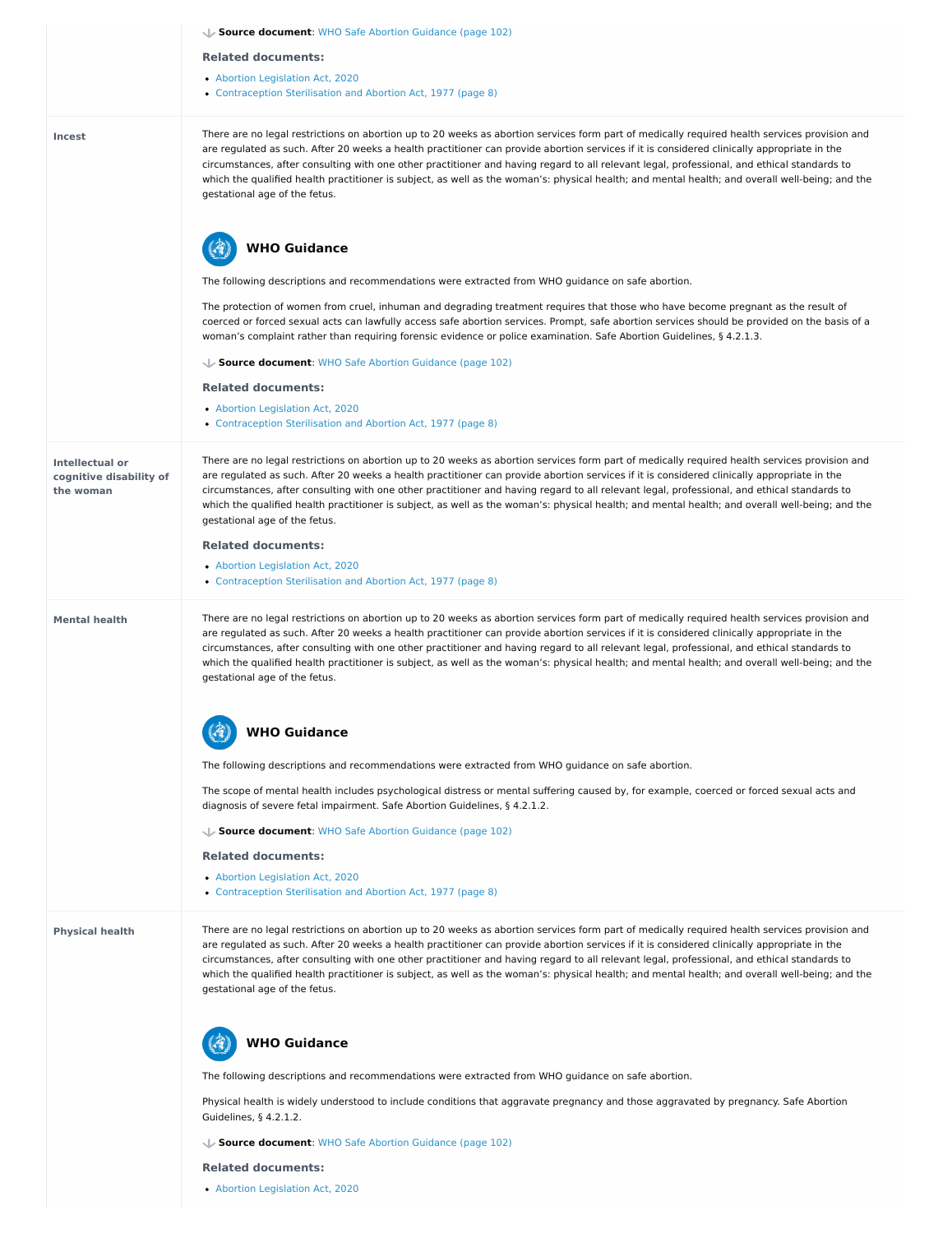# Additional Requirements to Access Safe Abortion

|               | • Contraception Sterilisation and Abortion Act, 1977 (page 8)                                                                                                                                                                                                                                                                                                                                                                                                                                                                                                                                                                   |
|---------------|---------------------------------------------------------------------------------------------------------------------------------------------------------------------------------------------------------------------------------------------------------------------------------------------------------------------------------------------------------------------------------------------------------------------------------------------------------------------------------------------------------------------------------------------------------------------------------------------------------------------------------|
| <b>Health</b> | There are no legal restrictions on abortion up to 20 weeks as abortion services form part of medically required health services provision and<br>are regulated as such. After 20 weeks a health practitioner can provide abortion services if it is considered clinically appropriate in the<br>circumstances, after consulting with one other practitioner and having regard to all relevant legal, professional, and ethical standards to<br>which the qualified health practitioner is subject, as well as the woman's: physical health; and mental health; and overall well-being; and the<br>gestational age of the fetus. |
|               | <b>WHO Guidance</b>                                                                                                                                                                                                                                                                                                                                                                                                                                                                                                                                                                                                             |
|               | The following descriptions and recommendations were extracted from WHO guidance on safe abortion.                                                                                                                                                                                                                                                                                                                                                                                                                                                                                                                               |
|               | The fulfillment of human rights requires that women can access safe abortion when it is indicated to protect their health. WHO defines health<br>for member states as a state of complete physical, mental and social well-being and not merely the absence of disease or infirmity. Safe<br>Abortion Guidelines, § 4.2.1.2.                                                                                                                                                                                                                                                                                                    |
|               | Source document: WHO Safe Abortion Guidance (page 102)                                                                                                                                                                                                                                                                                                                                                                                                                                                                                                                                                                          |
|               | <b>Related documents:</b>                                                                                                                                                                                                                                                                                                                                                                                                                                                                                                                                                                                                       |
|               | • Abortion Legislation Act, 2020<br>• Contraception Sterilisation and Abortion Act, 1977 (page 8)                                                                                                                                                                                                                                                                                                                                                                                                                                                                                                                               |
| <b>Life</b>   | There are no legal restrictions on abortion up to 20 weeks as abortion services form part of medically required health services provision and<br>are regulated as such. After 20 weeks a health practitioner can provide abortion services if it is considered clinically appropriate in the<br>circumstances, after consulting with one other practitioner and having regard to all relevant legal, professional, and ethical standards to<br>which the qualified health practitioner is subject, as well as the woman's: physical health; and mental health; and overall well-being; and the<br>gestational age of the fetus. |
|               | <b>WHO Guidance</b>                                                                                                                                                                                                                                                                                                                                                                                                                                                                                                                                                                                                             |
|               | The following descriptions and recommendations were extracted from WHO guidance on safe abortion.                                                                                                                                                                                                                                                                                                                                                                                                                                                                                                                               |
|               | The human right to life requires protection by law, including when pregnancy is life-threatening or a pregnant woman's life is otherwise<br>endangered. Both medical and social conditions can constitute life-threatening conditions. Safe Abortion Guidelines, § 4.2.1.1.                                                                                                                                                                                                                                                                                                                                                     |
|               | Source document: WHO Safe Abortion Guidance (page 102)                                                                                                                                                                                                                                                                                                                                                                                                                                                                                                                                                                          |
|               | <b>Related documents:</b>                                                                                                                                                                                                                                                                                                                                                                                                                                                                                                                                                                                                       |
|               | • Abortion Legislation Act, 2020<br>• Contraception Sterilisation and Abortion Act, 1977 (page 8)                                                                                                                                                                                                                                                                                                                                                                                                                                                                                                                               |
| <b>Other</b>  |                                                                                                                                                                                                                                                                                                                                                                                                                                                                                                                                                                                                                                 |

#### **Authorization of health professional(s)**

#### No

#### **Related documents:**

- Abortion [Legislation](https://abortion-policies.srhr.org/documents/countries/05-New-Zealand-Abortion-Legislation-Act-2020.PDF#PAGE=5 
) Act, 2020
- [Contraception](https://abortion-policies.srhr.org/documents/countries/02-New-Zealand-Contraception-Sterilisation-and-Abortion-Act-1977.pdf#page=8) Sterilisation and Abortion Act, 1977 (page 8)

The following descriptions and recommendations were extracted from WHO guidance on safe abortion.

Third-party authorization should not be required for women to obtain abortion services. The requirement for authorization by hospital authorities may violate the right to privacy and women's access to health care on the basis of equality of men and women. Safe Abortion Guidelines, § 4.2.2.2.



**Source document**: WHO Safe Abortion [Guidance](https://abortion-policies.srhr.org/documents/reference/WHO-Safe-Abortion-Guidance-2012.pdf#page=105) (page 105)

After 20 weeks a health practitioner can provide abortion services if it is considered clinically appropriate in the circumstances, after consulting with one other practitioner and having regard to all relevant legal, professional, and ethical standards to which the qualified health practitioner is subject, as well as the woman's: physical health; and mental health; and overall well-being; and the gestational age of the fetus.

### **Additional notes**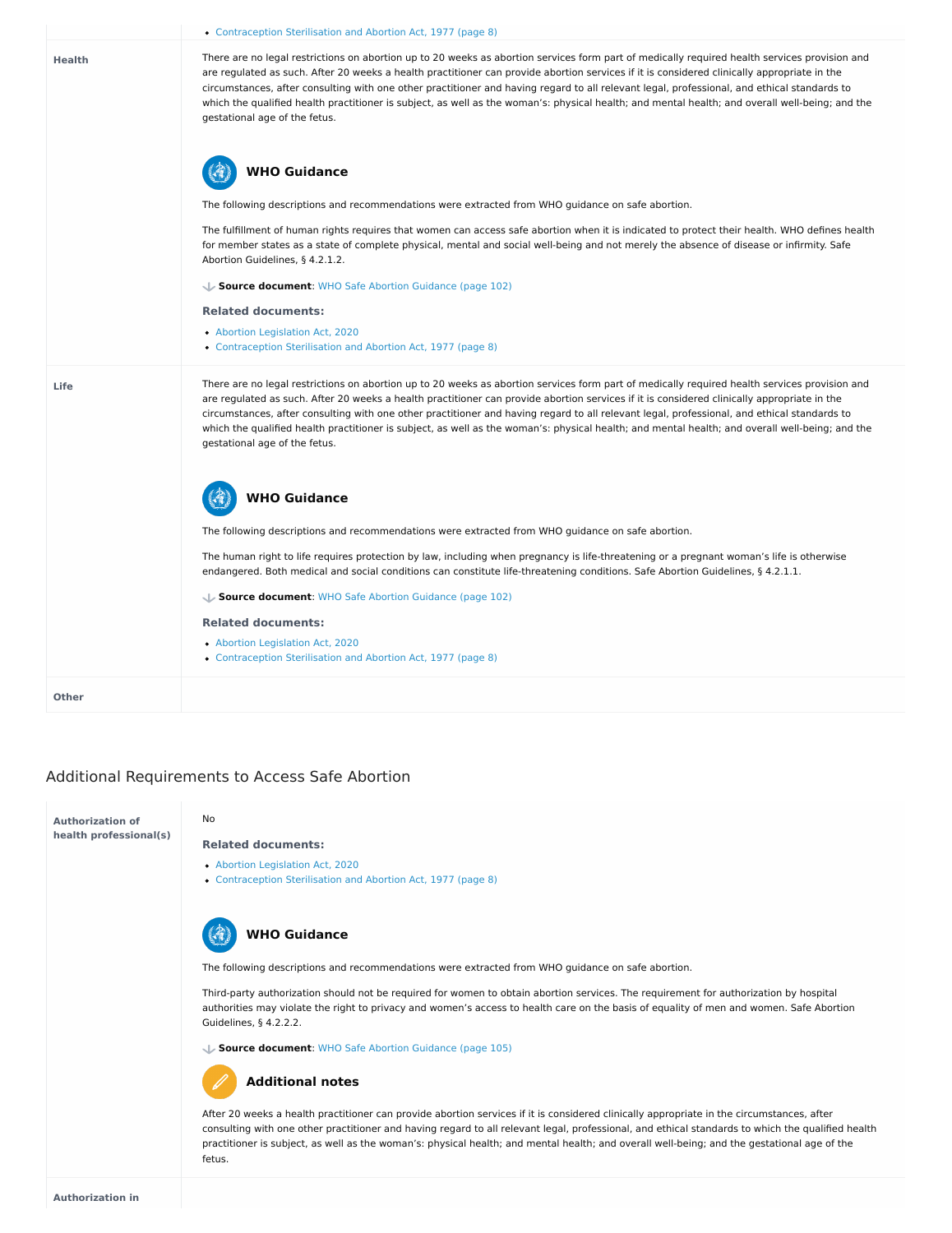

**in case of rape**

**Parental consent required for minors**

- [Contraception](https://abortion-policies.srhr.org/documents/countries/02-New-Zealand-Contraception-Sterilisation-and-Abortion-Act-1977.pdf) Sterilisation and Abortion Act, 1977
- Abortion [Legislation](https://abortion-policies.srhr.org/documents/countries/05-New-Zealand-Abortion-Legislation-Act-2020.pdf) Act, 2020

#### **Not specified**

When there is no explicit reference to an issue covered in the questionnaire in the relevant document(s), this is noted and no interpretation was made.

#### **Related documents:**

# **WHO Guidance**

|                                                   | <b>WHO Guidance</b><br><b>A-BAR</b>                                                                                                                                                                                                                                                                                                                                                                                                                                                                                    |
|---------------------------------------------------|------------------------------------------------------------------------------------------------------------------------------------------------------------------------------------------------------------------------------------------------------------------------------------------------------------------------------------------------------------------------------------------------------------------------------------------------------------------------------------------------------------------------|
|                                                   | The following descriptions and recommendations were extracted from WHO guidance on safe abortion.                                                                                                                                                                                                                                                                                                                                                                                                                      |
|                                                   | Restrictions on the range of providers or facilities that are authorized to provide abortion reduce the availability of services and their<br>equitable geographic distribution. Safe Abortion Guidelines, § 4.2.2.4.                                                                                                                                                                                                                                                                                                  |
| <b>Judicial authorization</b>                     | Source document: WHO Safe Abortion Guidance (page 106)                                                                                                                                                                                                                                                                                                                                                                                                                                                                 |
| for minors                                        | <b>Related documents:</b>                                                                                                                                                                                                                                                                                                                                                                                                                                                                                              |
|                                                   | • Care of Children Act, 2004 (38)(1) and (2) (page 37)                                                                                                                                                                                                                                                                                                                                                                                                                                                                 |
|                                                   | <b>WHO Guidance</b>                                                                                                                                                                                                                                                                                                                                                                                                                                                                                                    |
|                                                   | The following descriptions and recommendations were extracted from WHO guidance on safe abortion.                                                                                                                                                                                                                                                                                                                                                                                                                      |
|                                                   | Third-party authorization should not be required for women to obtain abortion services. Safe Abortion Guidelines, § 4.2.2.                                                                                                                                                                                                                                                                                                                                                                                             |
|                                                   | Source document: WHO Safe Abortion Guidance (page 105)                                                                                                                                                                                                                                                                                                                                                                                                                                                                 |
| <b>Judicial authorization</b><br>in cases of rape | Not applicable                                                                                                                                                                                                                                                                                                                                                                                                                                                                                                         |
|                                                   | <b>WHO Guidance</b>                                                                                                                                                                                                                                                                                                                                                                                                                                                                                                    |
|                                                   | The following descriptions and recommendations were extracted from WHO guidance on safe abortion.                                                                                                                                                                                                                                                                                                                                                                                                                      |
|                                                   | Laws, policies and practices that restrict access to abortion information and services can deter women from care seeking and create a<br>"chilling effect" (suppression of actions because of fear of reprisals or penalties) for the provision of safe, legal services. Examples of barriers<br>include: requiring third-party authorization from one or more medical professionals or a hospital committee, court or police, parent or<br>guardian or a woman's partner or spouse. Safe Abortion Guidelines, § 4.2.2 |
|                                                   | Source document: WHO Safe Abortion Guidance (page 104)                                                                                                                                                                                                                                                                                                                                                                                                                                                                 |
| <b>Police report required</b>                     | Not applicable                                                                                                                                                                                                                                                                                                                                                                                                                                                                                                         |

The following descriptions and recommendations were extracted from WHO guidance on safe abortion.

Laws, policies and practices that restrict access to abortion information and services can deter women from care seeking and create a "chilling effect" (suppression of actions because of fear of reprisals or penalties) for the provision of safe, legal services. Examples of barriers include: requiring third-party authorization from one or more medical professionals or a hospital committee, court or police, parent or guardian or a woman's partner or spouse. Safe Abortion Guidelines, § 4.2.2

# **WHO Guidance**

**Source document**: WHO Safe Abortion [Guidance](https://abortion-policies.srhr.org/documents/reference/WHO-Safe-Abortion-Guidance-2012.pdf#page=104) (page 104)

#### No

#### **Related documents:**

Care of [Children](https://abortion-policies.srhr.org/documents/countries/03-NEW-ZEALAND-CARE-OF-CHILDREN-ACT-MINISTRY-OF-JUSTICE-2004.pdf#page=37) Act, 2004 (38)(1) and (2) (page 37)

The following descriptions and recommendations were extracted from WHO guidance on safe abortion.

Third-party authorization should not be required for women to obtain abortion services. The requirement for authorization by parents may violate the right to privacy and women's access to health care on the basis of equality of men and women. Safe Abortion Guidelines, § 4.2.2.2.



**Source document**: WHO Safe Abortion [Guidance](https://abortion-policies.srhr.org/documents/reference/WHO-Safe-Abortion-Guidance-2012.pdf#page=105) (page 105)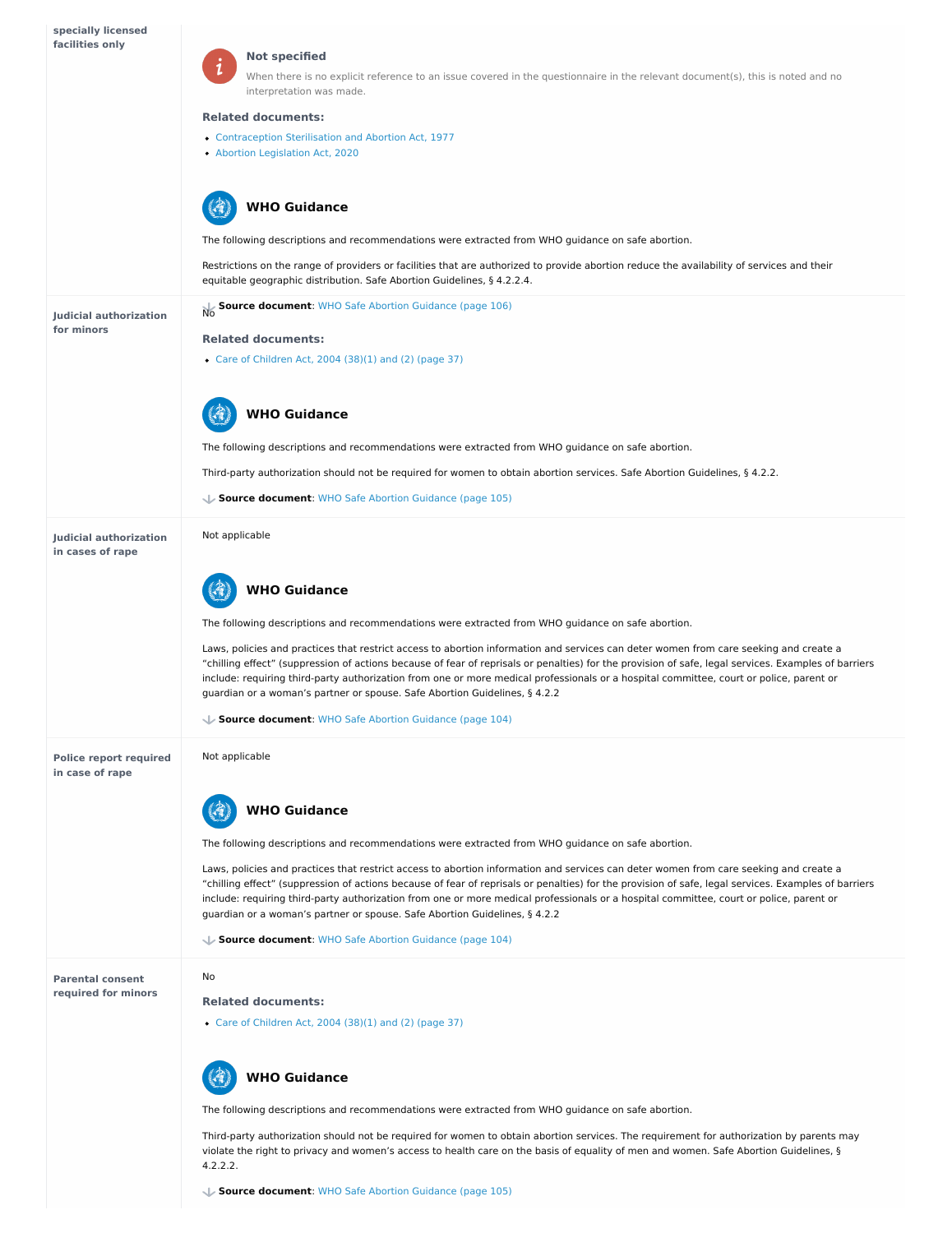#### **Spousal consent**

**Ultrasound images or listen to foetal heartbeat required**

#### **Compulsory counselling**

**Compulsory waiting period**



#### **Not specified**

- [Contraception](https://abortion-policies.srhr.org/documents/countries/02-New-Zealand-Contraception-Sterilisation-and-Abortion-Act-1977.pdf) Sterilisation and Abortion Act, 1977
- Abortion [Legislation](https://abortion-policies.srhr.org/documents/countries/05-New-Zealand-Abortion-Legislation-Act-2020.pdf) Act, 2020

When there is no explicit reference to an issue covered in the questionnaire in the relevant document(s), this is noted and no interpretation was made.

#### **Related documents:**

 $\mathbf{i}$ 

The following descriptions and recommendations were extracted from WHO guidance on safe abortion.

- [Contraception](https://abortion-policies.srhr.org/documents/countries/02-New-Zealand-Contraception-Sterilisation-and-Abortion-Act-1977.pdf) Sterilisation and Abortion Act, 1977
- Abortion [Legislation](https://abortion-policies.srhr.org/documents/countries/05-New-Zealand-Abortion-Legislation-Act-2020.pdf) Act, 2020

Third-party authorization should not be required for women to obtain abortion services. The requirement for authorization by a spouse may violate the right to privacy and women's access to health care on the basis of equality of men and women. Safe Abortion Guidelines, § 4.2.2.2.

- [Contraception](https://abortion-policies.srhr.org/documents/countries/02-New-Zealand-Contraception-Sterilisation-and-Abortion-Act-1977.pdf#page=8
) Sterilisation and Abortion Act, 1977 (page 8 )
- Abortion [Legislation](https://abortion-policies.srhr.org/documents/countries/05-New-Zealand-Abortion-Legislation-Act-2020.PDF#PAGE=6) Act, 2020

# **WHO Guidance**

**Source document**: WHO Safe Abortion [Guidance](https://abortion-policies.srhr.org/documents/reference/WHO-Safe-Abortion-Guidance-2012.pdf#page=105) (page 105)

### **Not specified**

 $\mathbf 1$ 

When there is no explicit reference to an issue covered in the questionnaire in the relevant document(s), this is noted and no interpretation was made.

#### **Related documents:**

The following descriptions and recommendations were extracted from WHO guidance on safe abortion.

When there is no explicit reference to an issue covered in the questionnaire in the relevant document(s), this is noted and no interpretation was made.

- [Contraception](https://abortion-policies.srhr.org/documents/countries/02-New-Zealand-Contraception-Sterilisation-and-Abortion-Act-1977.pdf) Sterilisation and Abortion Act, 1977
- Abortion [Legislation](https://abortion-policies.srhr.org/documents/countries/05-New-Zealand-Abortion-Legislation-Act-2020.pdf) Act, 2020

Regulatory, policy and programmatic barriers, one example of which is the requirement for mandatory ultrasound prior to abortion, that hinder access to and timely provision of safe abortion care should be removed. Safe Abortion Guidelines, Executive Summary, Box 7 - Recommendation.

# **WHO Guidance**

**Source document**: WHO Safe Abortion [Guidance](https://abortion-policies.srhr.org/documents/reference/WHO-Safe-Abortion-Guidance-2012.pdf#page=19) (page 19)

No

#### **Related documents:**

The following descriptions and recommendations were extracted from WHO guidance on safe abortion.

Many women have made a decision to have an abortion before seeking care, and this decision should be respected without subjecting a woman to mandatory counselling. Provision of counselling to women who desire it should be voluntary, confidential, non-directive and by a trained person. Safe Abortion Guidelines, § 2.1.8.1.

# **WHO Guidance**



**Source document**: WHO Safe Abortion [Guidance](https://abortion-policies.srhr.org/documents/reference/WHO-Safe-Abortion-Guidance-2012.pdf#page=46) (page 46)

#### **Not specified**

#### **Related documents:**

The following descriptions and recommendations were extracted from WHO guidance on safe abortion.

States should consider eliminating waiting periods that are not medically required, and expanding services to serve all eligible women promptly. Safe Abortion Guidelines, § 4.2.2.6.

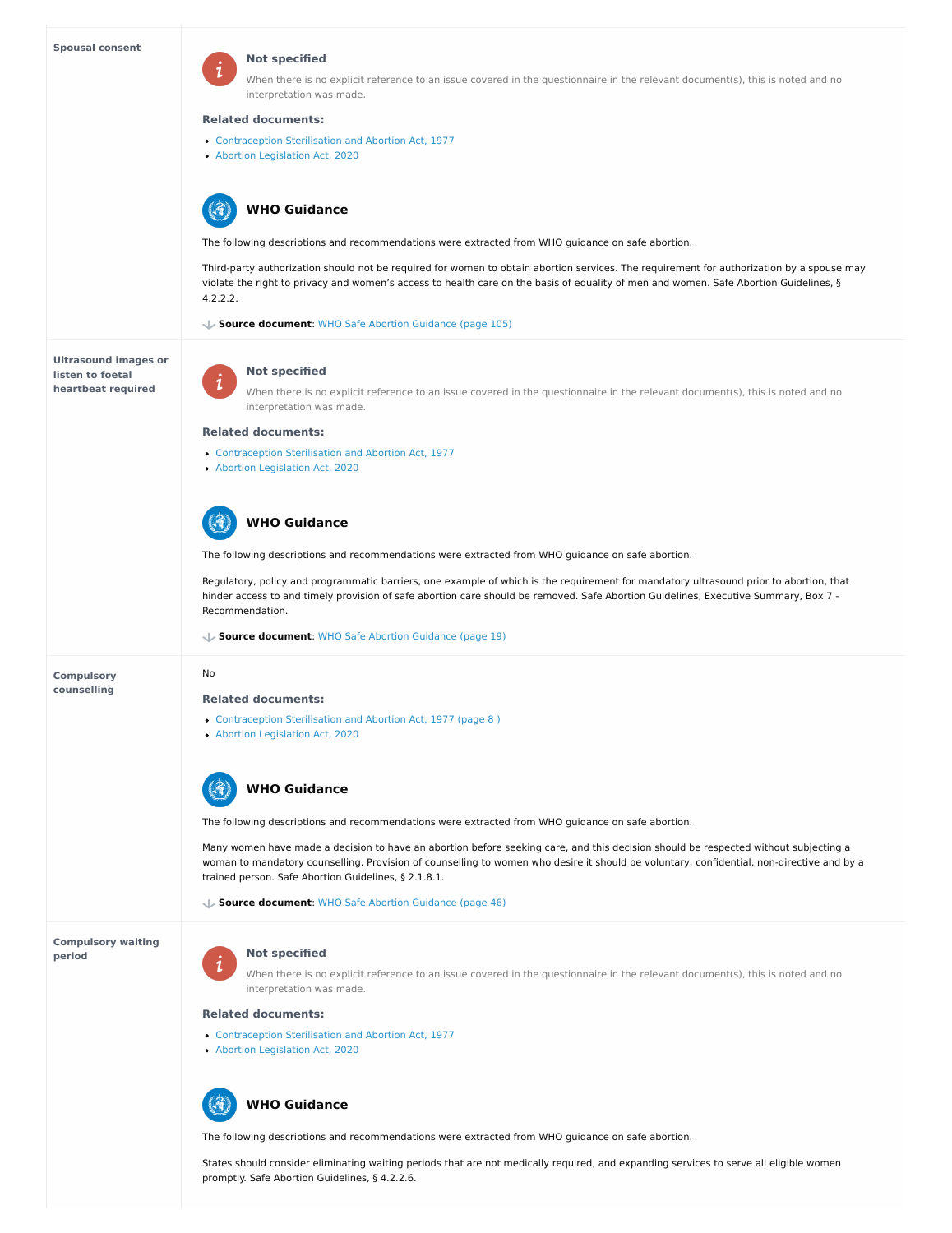**Mandatory HIV screening test**

**Other mandatory STI screening tests**

**Prohibition of sexselective abortion**

**Restrictions on methods to detect sex of the foetus**



When there is no explicit reference to an issue covered in the questionnaire in the relevant document(s), this is noted and no interpretation was made.

- [Contraception](https://abortion-policies.srhr.org/documents/countries/02-New-Zealand-Contraception-Sterilisation-and-Abortion-Act-1977.pdf) Sterilisation and Abortion Act, 1977
- Abortion [Legislation](https://abortion-policies.srhr.org/documents/countries/05-New-Zealand-Abortion-Legislation-Act-2020.pdf) Act, 2020

#### **Not specified**

#### **Related documents:**

 $\mathbf 1$ 

- [Contraception](https://abortion-policies.srhr.org/documents/countries/02-New-Zealand-Contraception-Sterilisation-and-Abortion-Act-1977.pdf) Sterilisation and Abortion Act, 1977
- Abortion [Legislation](https://abortion-policies.srhr.org/documents/countries/05-New-Zealand-Abortion-Legislation-Act-2020.pdf) Act, 2020

The following descriptions and recommendations were extracted from WHO guidance on safe abortion.

Requirements for HIV and other tests that are not clinically indicated are potential service-delivery barriers. Safe Abortion Guidelines, p 88.

# **WHO Guidance**

- [Contraception](https://abortion-policies.srhr.org/documents/countries/02-New-Zealand-Contraception-Sterilisation-and-Abortion-Act-1977.pdf) Sterilisation and Abortion Act, 1977
- Abortion [Legislation](https://abortion-policies.srhr.org/documents/countries/05-New-Zealand-Abortion-Legislation-Act-2020.pdf) Act, 2020



**Source document**: WHO Safe Abortion [Guidance](https://abortion-policies.srhr.org/documents/reference/WHO-Safe-Abortion-Guidance-2012.pdf#page=88) (page 88)

#### **Not specified**

When there is no explicit reference to an issue covered in the questionnaire in the relevant document(s), this is noted and no interpretation was made.

#### **Related documents:**

 $\mathbf{z}$ 

The following descriptions and recommendations were extracted from WHO guidance on safe abortion.

Requirements for HIV and other tests that are not clinically indicated are potential service-delivery barriers. Safe Abortion Guidelines, p 88.

# **WHO Guidance**

**Source document**: WHO Safe Abortion [Guidance](https://abortion-policies.srhr.org/documents/reference/WHO-Safe-Abortion-Guidance-2012.pdf#page=88) (page 88)

#### **Not specified**

**Restrictions on information provided to the public** In situations where abortion is restricted for sex selection purposes, terminating a pregnancy for this reason is likely to involve an unsafe procedure carrying high risks. Any policies or guidelines on the use of technology in obstetric and fetal medicine should take into account the need to ensure women's access to safe abortion and other services - efforts to manage or limit sex selection should also not hamper or limit access to safe abortion services. Preventing gender-biased sex selection: an interagency statement, p 10 - Recommendation. **Source document**: Preventing [Gender-Biased](https://abortion-policies.srhr.org/documents/reference/WHO-and-other-Interagency-statement-gender-biased-sex-selection-2011.pdf#page=17) Sex Selection (page 17) No data found The following descriptions and recommendations were extracted from WHO guidance on safe abortion. States should refrain from limiting access to means of maintaining sexual and reproductive health, including censoring, withholding or intentionally misrepresenting health-related information. Safe Abortion Guidelines, § 4.2.2.7. **Source document**: WHO Safe Abortion [Guidance](https://abortion-policies.srhr.org/documents/reference/WHO-Safe-Abortion-Guidance-2012.pdf#page=107) (page 107) **WHO Guidance**

When there is no explicit reference to an issue covered in the questionnaire in the relevant document(s), this is noted and no interpretation was made.

#### **Related documents:**

The following descriptions and recommendations were extracted from WHO guidance on safe abortion.



#### **Not specified**

When there is no explicit reference to an issue covered in the questionnaire in the relevant document(s), this is noted and no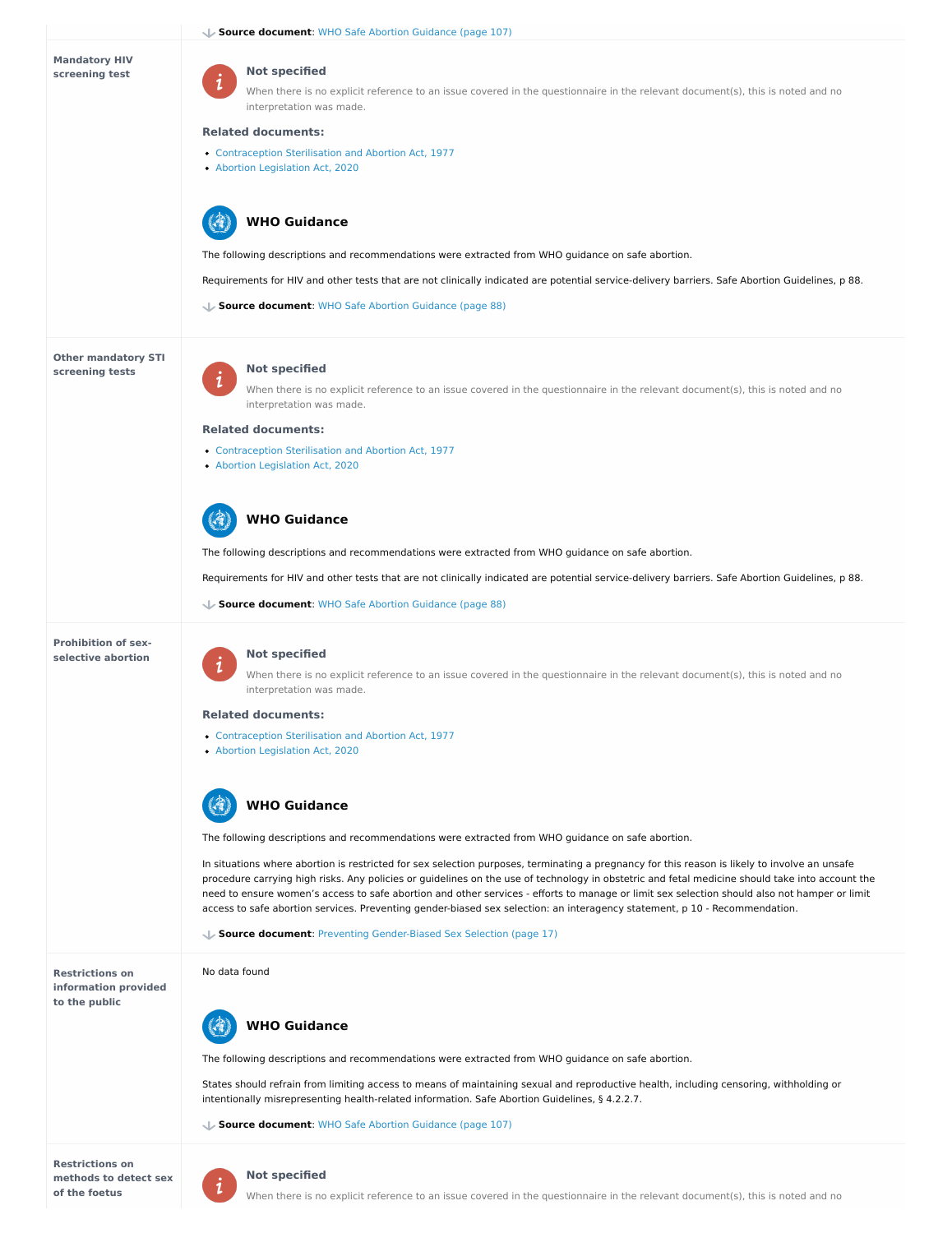# Clinical and Service-delivery Aspects of Abortion Care

|              | interpretation was made.                                                                                                                                                                                                                                                |
|--------------|-------------------------------------------------------------------------------------------------------------------------------------------------------------------------------------------------------------------------------------------------------------------------|
|              | <b>Related documents:</b>                                                                                                                                                                                                                                               |
|              | • Contraception Sterilisation and Abortion Act, 1977<br>• Abortion Legislation Act, 2020                                                                                                                                                                                |
|              | <b>WHO Guidance</b>                                                                                                                                                                                                                                                     |
|              | The following descriptions and recommendations were extracted from WHO guidance on safe abortion.                                                                                                                                                                       |
|              | A woman is entitled to know the status of her pregnancy and to act on this information. Prenatal tests and other medical diagnostic services<br>cannot legally be refused because the woman may decide to terminate her pregnancy. Safe Abortion Guidelines, § 4.2.1.4. |
|              | Source document: WHO Safe Abortion Guidance (page 103)                                                                                                                                                                                                                  |
| <b>Other</b> |                                                                                                                                                                                                                                                                         |

**Methods allowed**

#### **National guidelines for induced abortion** Yes, guidelines issued by a professional body or non-governmental organization that are endorsed by the government **Related documents:**

• Standards of Care for Women [Requesting](https://abortion-policies.srhr.org/documents/countries/12-New-Zealand-Standards-Care-Guidelines-Abortion-2018.pdf#page=1) Induced Abortion in New Zealand, 2018 (page 1)

The following descriptions and recommendations were extracted from WHO guidance on safe abortion.

Standards and guidelines should be developed and updated with the intent of eliminating barriers to obtaining the highest attainable standard of sexual and reproductive health. Safe Abortion Guidelines, § 3.3. Standards and guidelines should cover: types of abortion service, where and by whom they can be provided; essential equipment, instruments, medications, supplies and facility capabilities; referral mechanisms; respect for women's informed decision-making, autonomy, confidentiality and privacy. Safe Abortion Guidelines, p. 63.

# **WHO Guidance**

**Source document**: WHO Safe Abortion [Guidance](https://abortion-policies.srhr.org/documents/reference/WHO-Safe-Abortion-Guidance-2012.pdf#page=75) (page 75)

Medical abortion guidelines exist in the form of the New Zealand Standards of Care for Women Seeking Abortion, but it should be noted that they are from 2018, so pre-date the reforms adopted in 2020. This means the 2018 guidelines are not aligned with the 2020 legal framework. They remain of relevance pending new clinical guidelines being issued. The Royal Australian and New Zealand College of Obstetricians and Gynaecologists (a medical professional association) has issued "Termination of Pregnancy: A resource for health professionals."

# **Additional notes**

**Vacuum aspiration**

Yes (14-15 WEEKS)

• Standards of Care for Women [Requesting](https://abortion-policies.srhr.org/documents/countries/12-New-Zealand-Standards-Care-Guidelines-Abortion-2018.pdf#page=40) Induced Abortion in New Zealand, 2018 (page 40)

**Dilatation and evacuation**

Yes

**Combination mifepristone-misoprostol**

Yes

• Standards of Care for Women [Requesting](https://abortion-policies.srhr.org/documents/countries/12-New-Zealand-Standards-Care-Guidelines-Abortion-2018.pdf#page=42) Induced Abortion in New Zealand, 2018 (page 42)

**Misoprostol only**

Not specified

**Other (where provided)**

Standards of Care for Women [Requesting](https://abortion-policies.srhr.org/documents/countries/12-New-Zealand-Standards-Care-Guidelines-Abortion-2018.pdf#page=46) Induced Abortion in New Zealand, 2018 (page 46)

- Guidelines for the use of [Mifepristone](https://abortion-policies.srhr.org/documents/countries/04-New-Zealand-Guidelines-for-Use-of-Mifepristone.pdf) for Medical Abortion in New Zealand
- Standards of Care for Women [Requesting](https://abortion-policies.srhr.org/documents/countries/12-New-Zealand-Standards-Care-Guidelines-Abortion-2018.pdf) Induced Abortion in New Zealand, 2018

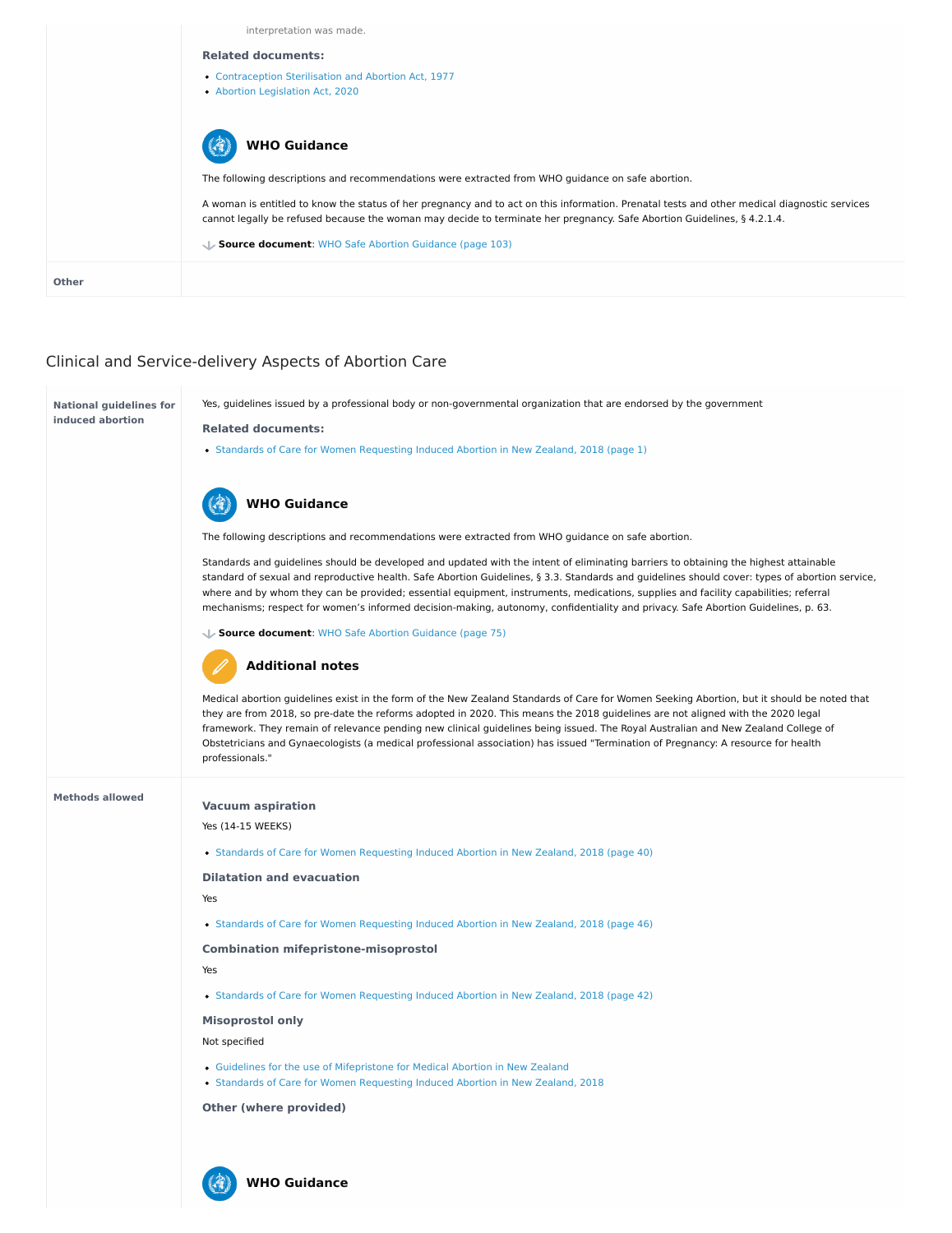**approval**

#### **(misoprostol)**

**Where can abortion services be provided**

|                                       | The following descriptions and recommendations were extracted from WHO guidance on safe abortion.                                                                                                                                                                                            |
|---------------------------------------|----------------------------------------------------------------------------------------------------------------------------------------------------------------------------------------------------------------------------------------------------------------------------------------------|
|                                       | Vacuum aspiration is the recommended technique of surgical abortion for pregnancies of up to 12 to 14 weeks of gestation. The procedure<br>should not be routinely completed by dilatation and sharp curettage (D&C). Safe Abortion Guidelines, Executive Summary, Box 1-<br>Recommendation. |
|                                       | Source document: WHO Safe Abortion Guidance (page 123)                                                                                                                                                                                                                                       |
|                                       | Dilatation and evacuation (D&E) and medical methods (mifepristone and misoprostol; misoprostol alone) are both recommended methods for<br>abortion for gestations over 12 to 14 weeks. Safe Abortion Guidelines, Executive Summary, Box 3- Recommendation.                                   |
|                                       | Source document: WHO Safe Abortion Guidance (page 123)                                                                                                                                                                                                                                       |
|                                       | The recommended method for medical abortion is mifepristone followed by misoprostol (regimen differs by gestational age). Safe Abortion<br>Guidelines, Executive Summary, Box 2- Recommendation.                                                                                             |
|                                       | Source document: WHO Safe Abortion Guidance (page 13)                                                                                                                                                                                                                                        |
|                                       | Where mifepristone is not available, the recommended method for medical abortion is misoprostol (regimen differs by gestational age). Safe<br>Abortion Guidelines, Executive Summary, Box 2- Recommendation.                                                                                 |
|                                       | Source document: WHO Safe Abortion Guidance (page 14)                                                                                                                                                                                                                                        |
| <b>Country recognized</b><br>approval | Yes                                                                                                                                                                                                                                                                                          |
| (mifepristone / mife-                 | <b>Related documents:</b>                                                                                                                                                                                                                                                                    |
| misoprostol)                          | • Guidelines for the use of Mifepristone for Medical Abortion in New Zealand (page 5)<br>• New Zealand Pharmaceutical Schedule including Hospital Medicines List (page 58)                                                                                                                   |
|                                       | <b>Pharmacy selling or distribution</b>                                                                                                                                                                                                                                                      |
|                                       | No                                                                                                                                                                                                                                                                                           |
|                                       | • Guidelines for the use of Mifepristone for Medical Abortion in New Zealand (page 11)<br>• Standards of Care for Women Requesting Induced Abortion in New Zealand, 2018 (page 42)                                                                                                           |
|                                       | <b>WHO Guidance</b>                                                                                                                                                                                                                                                                          |
|                                       | The following descriptions and recommendations were extracted from WHO guidance on safe abortion.                                                                                                                                                                                            |
|                                       | The combination of mifepristone and misoprostol for medical abortion is included on the WHO model list of essential medicines. Safe Abortion<br>Guidelines, § 2.2.5                                                                                                                          |
|                                       | Source document: WHO Safe Abortion Guidance (page 54)                                                                                                                                                                                                                                        |
|                                       | Chemists/pharmacists can help women avoid unintended pregnancy through provision of accurate contraceptive information, pregnancy<br>tests, contraceptive methods and referral to safe abortion services. Safe Abortion Guidelines, § 3.3.1.1.                                               |
|                                       | Source document: WHO Safe Abortion Guidance (page 13)                                                                                                                                                                                                                                        |
| <b>Country recognized</b>             | Yes, for non-gynaecological indications only                                                                                                                                                                                                                                                 |

#### **Related documents:**

- Guidelines for the use of [Mifepristone](https://abortion-policies.srhr.org/documents/countries/04-New-Zealand-Guidelines-for-Use-of-Mifepristone.pdf#page=6
) for Medical Abortion in New Zealand (page 6 )
- New Zealand [Pharmaceutical](https://abortion-policies.srhr.org/documents/countries/06-New-Zealand-Pharmaceutical-Schedule-Section-H-for-Hospital-Pharmaceuticals-including-Hospital-Medicines-List-Pharmaceutical-Medicines-Agency-2015.pdf#page=17) Schedule including Hospital Medicines List (page 17)

### **Misoprostol allowed to be sold or distributed by pharmacies or drug stores**

No

- Guidelines for the use of [Mifepristone](https://abortion-policies.srhr.org/documents/countries/04-New-Zealand-Guidelines-for-Use-of-Mifepristone.pdf#page=7
) for Medical Abortion in New Zealand (page 7 )
- Standards of Care for Women [Requesting](https://abortion-policies.srhr.org/documents/countries/12-New-Zealand-Standards-Care-Guidelines-Abortion-2018.pdf#page=42) Induced Abortion in New Zealand, 2018 (page 42)

The following descriptions and recommendations were extracted from WHO guidance on safe abortion.

The combination of mifepristone and misoprostol for medical abortion is included on the WHO model list of essential medicines. Safe Abortion Guidelines, § 2.2.5



**Source document**: WHO Safe Abortion [Guidance](https://abortion-policies.srhr.org/documents/reference/WHO-Safe-Abortion-Guidance-2012.pdf#page=54) (page 54)

#### **Related documents:**

- [Contraception](https://abortion-policies.srhr.org/documents/countries/02-New-Zealand-Contraception-Sterilisation-and-Abortion-Act-1977.pdf) Sterilisation and Abortion Act, 1977
- Abortion [Legislation](https://abortion-policies.srhr.org/documents/countries/05-New-Zealand-Abortion-Legislation-Act-2020.pdf) Act, 2020

**Primary health-care centres**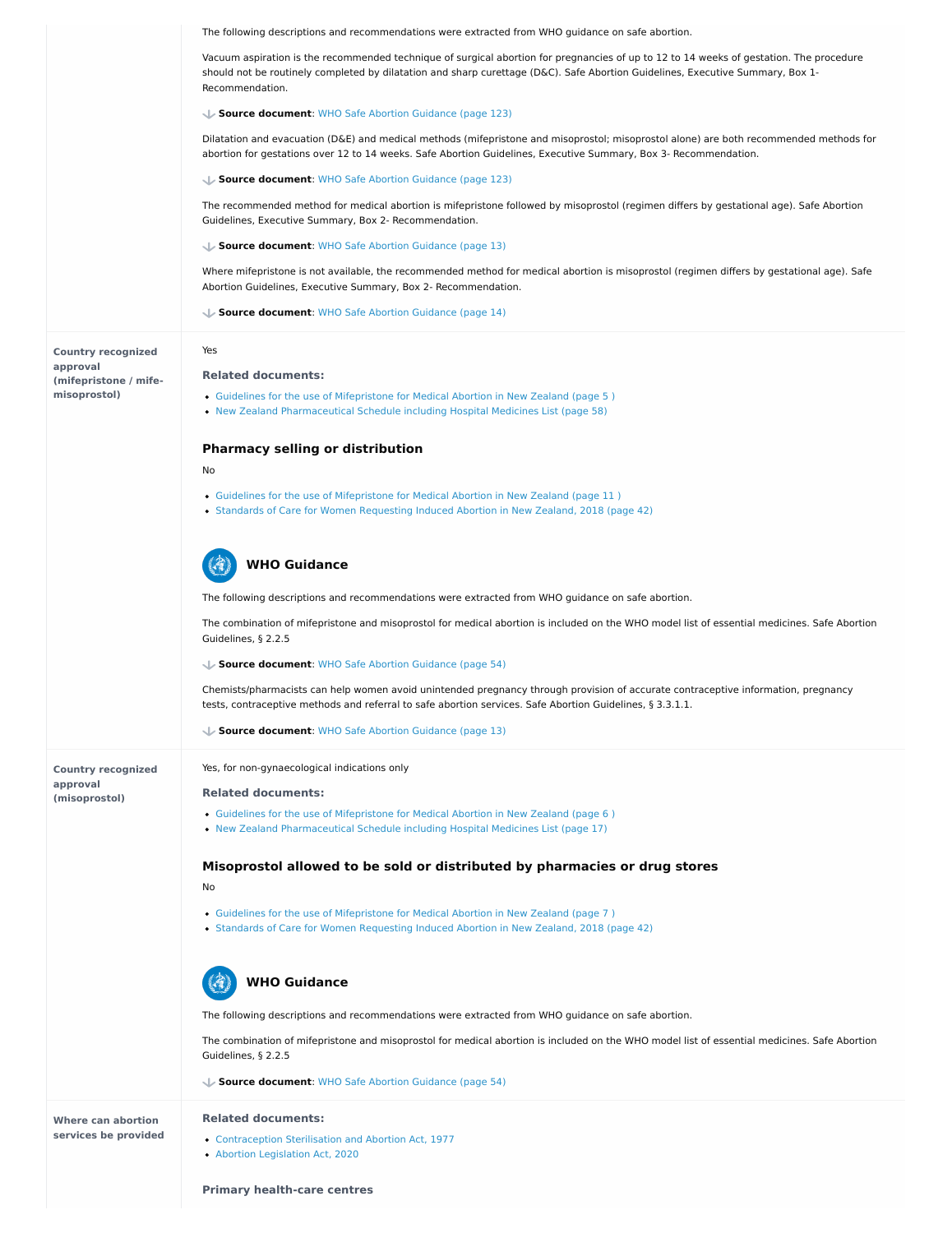#### **National guidelines for post-abortion care**

**Where can post abortion care services be provided**

#### Not specified

#### **Secondary (district-level) health-care facilities**

#### Not specified

#### **Specialized abortion care public facilities**

#### Not specified

#### **Private health-care centres or clinics**

#### Not specified

#### **NGO health-care centres or clinics**

#### Not specified

- [Contraception](https://abortion-policies.srhr.org/documents/countries/02-New-Zealand-Contraception-Sterilisation-and-Abortion-Act-1977.pdf) Sterilisation and Abortion Act, 1977
- Abortion [Legislation](https://abortion-policies.srhr.org/documents/countries/05-New-Zealand-Abortion-Legislation-Act-2020.pdf) Act, 2020
- Standards of Care for Women [Requesting](https://abortion-policies.srhr.org/documents/countries/12-New-Zealand-Standards-Care-Guidelines-Abortion-2018.pdf) Induced Abortion in New Zealand, 2018

- [Contraception](https://abortion-policies.srhr.org/documents/countries/02-New-Zealand-Contraception-Sterilisation-and-Abortion-Act-1977.pdf) Sterilisation and Abortion Act, 1977
- Abortion [Legislation](https://abortion-policies.srhr.org/documents/countries/05-New-Zealand-Abortion-Legislation-Act-2020.pdf) Act, 2020
- Standards of Care for Women [Requesting](https://abortion-policies.srhr.org/documents/countries/12-New-Zealand-Standards-Care-Guidelines-Abortion-2018.pdf) Induced Abortion in New Zealand, 2018
- [Contraception](https://abortion-policies.srhr.org/documents/countries/02-New-Zealand-Contraception-Sterilisation-and-Abortion-Act-1977.pdf) Sterilisation and Abortion Act, 1977
- Abortion [Legislation](https://abortion-policies.srhr.org/documents/countries/05-New-Zealand-Abortion-Legislation-Act-2020.pdf) Act, 2020
- Standards of Care for Women [Requesting](https://abortion-policies.srhr.org/documents/countries/12-New-Zealand-Standards-Care-Guidelines-Abortion-2018.pdf) Induced Abortion in New Zealand, 2018

- [Contraception](https://abortion-policies.srhr.org/documents/countries/02-New-Zealand-Contraception-Sterilisation-and-Abortion-Act-1977.pdf) Sterilisation and Abortion Act, 1977
- Abortion [Legislation](https://abortion-policies.srhr.org/documents/countries/05-New-Zealand-Abortion-Legislation-Act-2020.pdf) Act, 2020
- Standards of Care for Women [Requesting](https://abortion-policies.srhr.org/documents/countries/12-New-Zealand-Standards-Care-Guidelines-Abortion-2018.pdf) Induced Abortion in New Zealand, 2018

- [Contraception](https://abortion-policies.srhr.org/documents/countries/02-New-Zealand-Contraception-Sterilisation-and-Abortion-Act-1977.pdf) Sterilisation and Abortion Act, 1977
- Abortion [Legislation](https://abortion-policies.srhr.org/documents/countries/05-New-Zealand-Abortion-Legislation-Act-2020.pdf) Act, 2020
- Standards of Care for Women [Requesting](https://abortion-policies.srhr.org/documents/countries/12-New-Zealand-Standards-Care-Guidelines-Abortion-2018.pdf) Induced Abortion in New Zealand, 2018

The following descriptions and recommendations were extracted from WHO guidance on safe abortion.

Abortion services should be available at primary-care level, with referral systems in place for all required higher-level care. Safe Abortion Guidelines, Executive Summary, Box 6- Recommendation.

# **WHO Guidance**

**Source document**: WHO Safe Abortion [Guidance](https://abortion-policies.srhr.org/documents/reference/WHO-Safe-Abortion-Guidance-2012.pdf#page=18) (page 18)

Yes, guidelines issued by a professional body or non-governmental organization that are endorsed by the government

#### **Related documents:**

• Standards of Care for Women [Requesting](https://abortion-policies.srhr.org/documents/countries/12-New-Zealand-Standards-Care-Guidelines-Abortion-2018.pdf#page=1) Induced Abortion in New Zealand, 2018 (page 1)



The following descriptions and recommendations were extracted from WHO guidance on safe abortion.

Standards and guidelines should be developed and updated with the intent of eliminating barriers to obtaining the highest attainable standard of sexual and reproductive health. Safe Abortion Guidelines, § 3.3. Standards and guidelines should cover: types of abortion service, where and by whom they can be provided; essential equipment, instruments, medications, supplies and facility capabilities; referral mechanisms; respect for women's informed decision-making, autonomy, confidentiality and privacy. Safe Abortion Guidelines, p. 63.

#### **WHO Guidance**



**Source document**: WHO Safe Abortion [Guidance](https://abortion-policies.srhr.org/documents/reference/WHO-Safe-Abortion-Guidance-2012.pdf#page=75) (page 75)



Medical abortion guidelines exist in the form of the New Zealand Standards of Care for Women Seeking Abortion, but it should be noted that they are from 2018, so pre-date the reforms adopted in 2020. This means the 2018 guidelines are not aligned with the 2020 legal framework. They remain of relevance pending new clinical guidelines being issued. The Royal Australian and New Zealand College of Obstetricians and Gynaecologists (a medical professional association) has issued "Termination of Pregnancy: A resource for health professionals."

### **Additional notes**

#### **Primary health-care centres**

Not specified

The RANZCOG document 'Termination of Pregnancy: a resource for health professionals' refers practitioners to the RCOG guidelines and the WHO guidelines for detailed aspects of abortion care.

The 'Standards of Care for Women Requesting Induced Abortion in New Zealand: Report of a Standards Committee to the Abortion Supervisory Committee' (October 2009) covers aftercare but could not be accessed in an official version.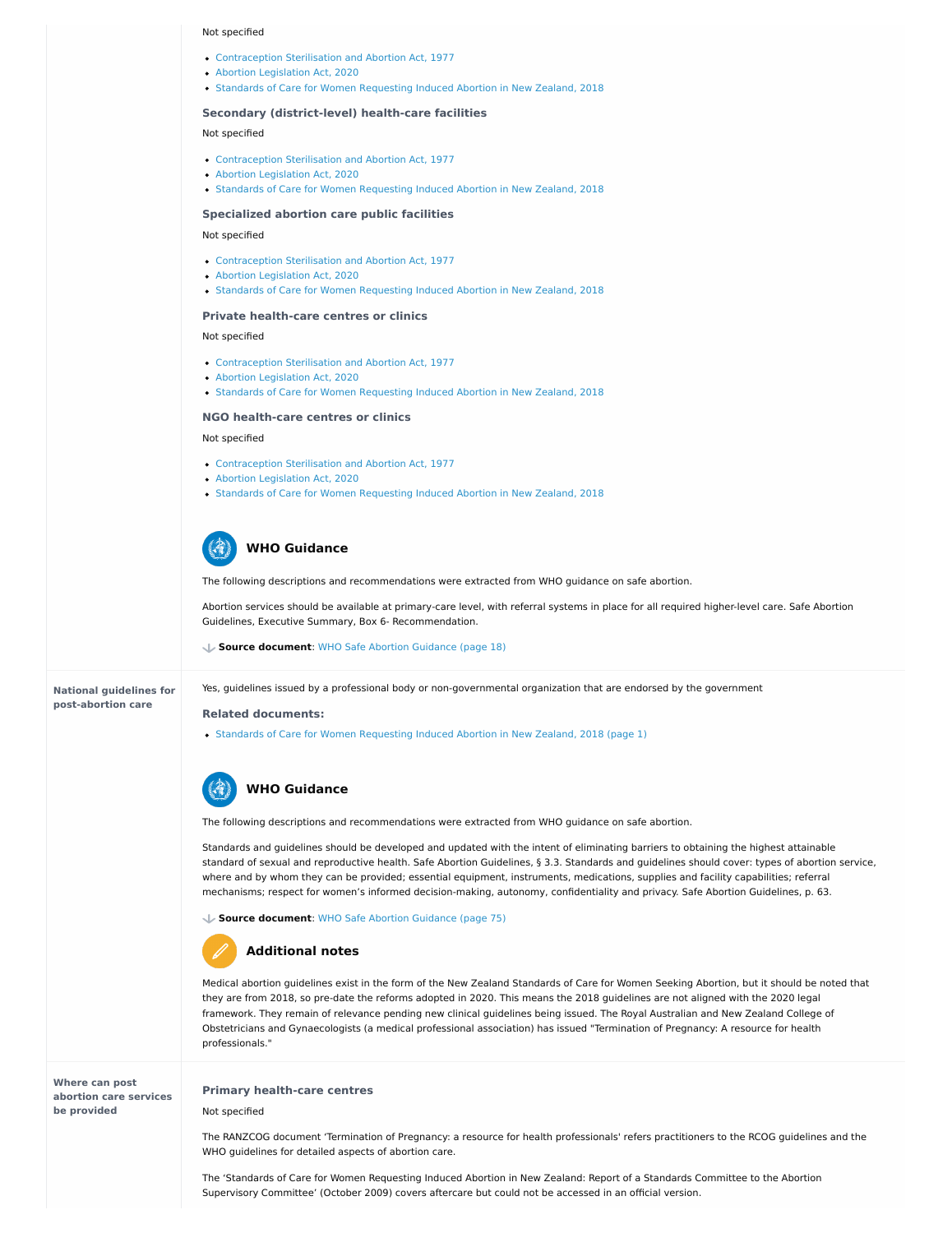#### **Secondary (district-level) health-care facilities**

Not specified

#### **Specialized abortion care public facilities**

#### Not specified

#### **Private health-care centres or clinics**

#### Not specified

- [Contraception](https://abortion-policies.srhr.org/documents/countries/02-New-Zealand-Contraception-Sterilisation-and-Abortion-Act-1977.pdf) Sterilisation and Abortion Act, 1977
- Abortion [Legislation](https://abortion-policies.srhr.org/documents/countries/05-New-Zealand-Abortion-Legislation-Act-2020.pdf) Act, 2020
- Standards of Care for Women [Requesting](https://abortion-policies.srhr.org/documents/countries/12-New-Zealand-Standards-Care-Guidelines-Abortion-2018.pdf) Induced Abortion in New Zealand, 2018
- Health and [Disability](https://abortion-policies.srhr.org/documents/countries/13-New-Zealand-Code-of-Rights-Health-and-Disability-Commissioner.pdf#page=5) Code of Practice (page 5)

#### **NGO health-care centres or clinics**

Not specified

The Health and Disability Code of Practice (13) also outlines the rights of patients, stipulating that support must be provided (Right 8).

The RANZCOG document 'Termination of Pregnancy: a resource for health professionals' refers practitioners to the RCOG guidelines and the WHO guidelines for detailed aspects of abortion care.

The 'Standards of Care for Women Requesting Induced Abortion in New Zealand: Report of a Standards Committee to the Abortion Supervisory Committee' (October 2009) covers aftercare but could not be accessed in an official version.

The Health and Disability Code of Practice (13) also outlines the rights of patients, stipulating that support must be provided (Right 8).

- [Contraception](https://abortion-policies.srhr.org/documents/countries/02-New-Zealand-Contraception-Sterilisation-and-Abortion-Act-1977.pdf) Sterilisation and Abortion Act, 1977
- Abortion [Legislation](https://abortion-policies.srhr.org/documents/countries/05-New-Zealand-Abortion-Legislation-Act-2020.pdf) Act, 2020
- Standards of Care for Women [Requesting](https://abortion-policies.srhr.org/documents/countries/12-New-Zealand-Standards-Care-Guidelines-Abortion-2018.pdf) Induced Abortion in New Zealand, 2018
- Health and [Disability](https://abortion-policies.srhr.org/documents/countries/13-New-Zealand-Code-of-Rights-Health-and-Disability-Commissioner.pdf#page=5) Code of Practice (page 5)

- [Contraception](https://abortion-policies.srhr.org/documents/countries/02-New-Zealand-Contraception-Sterilisation-and-Abortion-Act-1977.pdf) Sterilisation and Abortion Act, 1977
- Abortion [Legislation](https://abortion-policies.srhr.org/documents/countries/05-New-Zealand-Abortion-Legislation-Act-2020.pdf) Act, 2020
- Standards of Care for Women [Requesting](https://abortion-policies.srhr.org/documents/countries/12-New-Zealand-Standards-Care-Guidelines-Abortion-2018.pdf) Induced Abortion in New Zealand, 2018
- Health and [Disability](https://abortion-policies.srhr.org/documents/countries/13-New-Zealand-Code-of-Rights-Health-and-Disability-Commissioner.pdf#page=5) Code of Practice (page 5)

The RANZCOG document 'Termination of Pregnancy: a resource for health professionals' refers practitioners to the RCOG guidelines and the WHO guidelines for detailed aspects of abortion care.

The 'Standards of Care for Women Requesting Induced Abortion in New Zealand: Report of a Standards Committee to the Abortion Supervisory Committee' (October 2009) covers aftercare but could not be accessed in an official version.

- [Contraception](https://abortion-policies.srhr.org/documents/countries/02-New-Zealand-Contraception-Sterilisation-and-Abortion-Act-1977.pdf) Sterilisation and Abortion Act, 1977
- Abortion [Legislation](https://abortion-policies.srhr.org/documents/countries/05-New-Zealand-Abortion-Legislation-Act-2020.pdf) Act, 2020
- Standards of Care for Women [Requesting](https://abortion-policies.srhr.org/documents/countries/12-New-Zealand-Standards-Care-Guidelines-Abortion-2018.pdf) Induced Abortion in New Zealand, 2018
- Health and [Disability](https://abortion-policies.srhr.org/documents/countries/13-New-Zealand-Code-of-Rights-Health-and-Disability-Commissioner.pdf#page=5) Code of Practice (page 5)



The Health and Disability Code of Practice (13) also outlines the rights of patients, stipulating that support must be provided (Right 8).

- [Contraception](https://abortion-policies.srhr.org/documents/countries/02-New-Zealand-Contraception-Sterilisation-and-Abortion-Act-1977.pdf) Sterilisation and Abortion Act, 1977
- Abortion [Legislation](https://abortion-policies.srhr.org/documents/countries/05-New-Zealand-Abortion-Legislation-Act-2020.pdf) Act, 2020
- Standards of Care for Women [Requesting](https://abortion-policies.srhr.org/documents/countries/12-New-Zealand-Standards-Care-Guidelines-Abortion-2018.pdf) Induced Abortion in New Zealand, 2018
- Health and [Disability](https://abortion-policies.srhr.org/documents/countries/13-New-Zealand-Code-of-Rights-Health-and-Disability-Commissioner.pdf#page=5) Code of Practice (page 5)

The RANZCOG document 'Termination of Pregnancy: a resource for health professionals' refers practitioners to the RCOG guidelines and the WHO guidelines for detailed aspects of abortion care.

The 'Standards of Care for Women Requesting Induced Abortion in New Zealand: Report of a Standards Committee to the Abortion Supervisory Committee' (October 2009) covers aftercare but could not be accessed in an official version.

The Health and Disability Code of Practice (13) also outlines the rights of patients, stipulating that support must be provided (Right 8).

The RANZCOG document 'Termination of Pregnancy: a resource for health professionals' refers practitioners to the RCOG guidelines and the WHO guidelines for detailed aspects of abortion care.

The 'Standards of Care for Women Requesting Induced Abortion in New Zealand: Report of a Standards Committee to the Abortion Supervisory Committee' (October 2009) covers aftercare but could not be accessed in an official version.

The Health and Disability Code of Practice (13) also outlines the rights of patients, stipulating that support must be provided (Right 8).

The following descriptions and recommendations were extracted from WHO guidance on safe abortion.

The facilities and skills required to manage most abortion complications are similar to those needed to care for women who have had a spontaneous abortion (miscarriage). Safe Abortion Guidelines § 2.2.6.

## **WHO Guidance**

**Source document**: WHO Safe Abortion [Guidance](https://abortion-policies.srhr.org/documents/reference/WHO-Safe-Abortion-Guidance-2012.pdf#page=57) (page 57)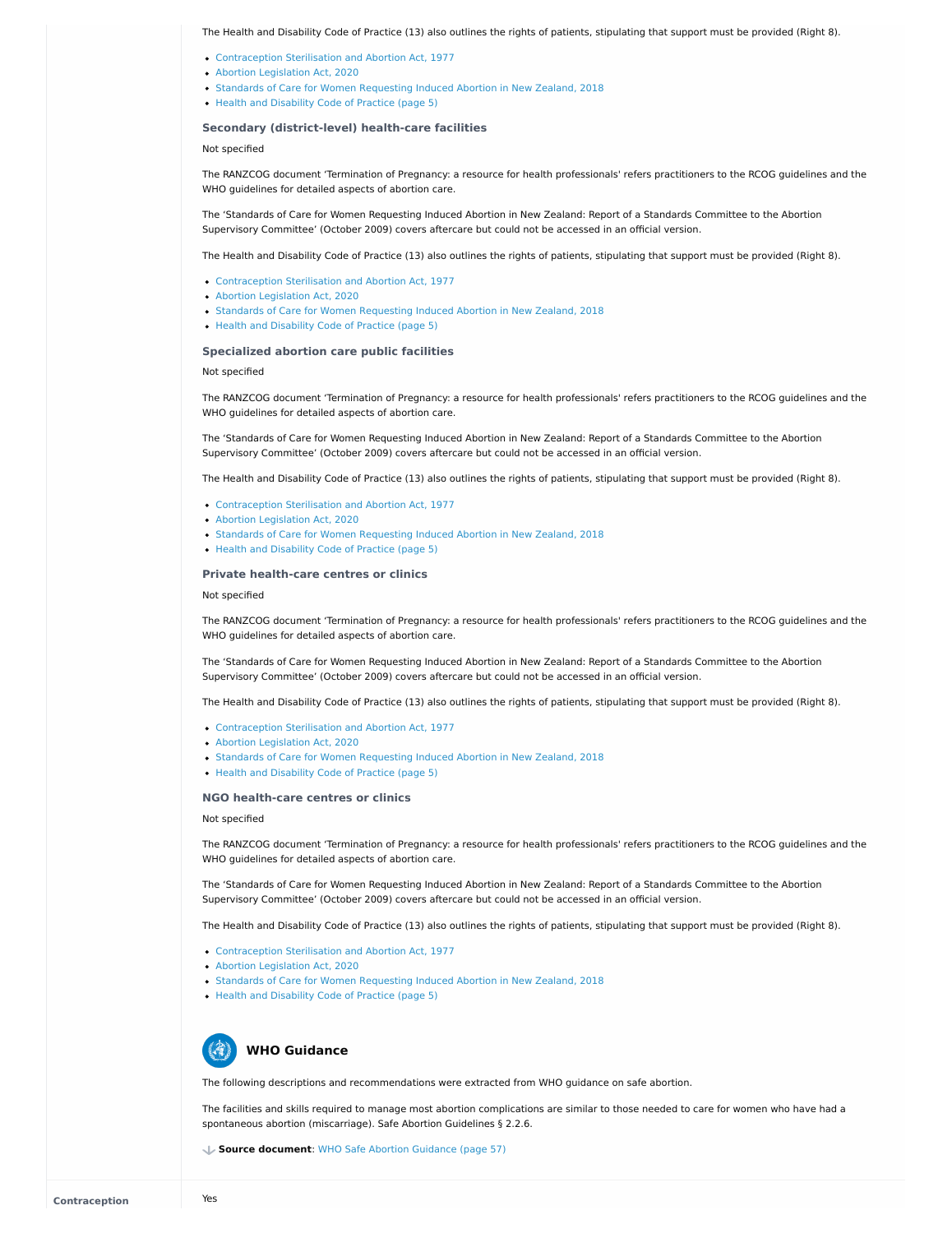**Other (if applicable)**

| included in post-          | <b>Related documents:</b>                                                                                                                                                                                                                                   |
|----------------------------|-------------------------------------------------------------------------------------------------------------------------------------------------------------------------------------------------------------------------------------------------------------|
| abortion care              | • Guidelines for the use of Mifepristone for Medical Abortion in New Zealand (page 21)<br>• Standards of Care for Women Requesting Induced Abortion in New Zealand, 2018 (page 28)                                                                          |
|                            | <b>WHO Guidance</b>                                                                                                                                                                                                                                         |
|                            | The following descriptions and recommendations were extracted from WHO guidance on safe abortion.                                                                                                                                                           |
|                            | All women should receive contraceptive information and be offered counselling for and methods of post-abortion contraception, including<br>emergency contraception, before leaving the health-care facility. Safe Abortion Guidelines, § 2.3.               |
|                            | Source document: WHO Safe Abortion Guidance (page 62)                                                                                                                                                                                                       |
|                            | <b>Additional notes</b>                                                                                                                                                                                                                                     |
|                            | Discussion of post-abortion contraception is also part of the pre-abortion assessment.                                                                                                                                                                      |
| <b>Insurance to offset</b> | Yes                                                                                                                                                                                                                                                         |
| end user costs             | <b>Related documents:</b>                                                                                                                                                                                                                                   |
|                            | • Eligibility for publicly funded maternity services (page 2)<br>• Standards of Care for Women Requesting Induced Abortion in New Zealand, 2018 (page 17)                                                                                                   |
|                            | <b>Induced abortion for all women</b>                                                                                                                                                                                                                       |
|                            | Yes                                                                                                                                                                                                                                                         |
|                            | • Eligibility for publicly funded maternity services (page 2)<br>• Standards of Care for Women Requesting Induced Abortion in New Zealand, 2018 (page 17)                                                                                                   |
|                            | Induced abortion for poor women only                                                                                                                                                                                                                        |
|                            | No                                                                                                                                                                                                                                                          |
|                            | • Eligibility for publicly funded maternity services (page 1)<br>• Standards of Care for Women Requesting Induced Abortion in New Zealand, 2018 (page 17)                                                                                                   |
|                            | <b>Abortion complications</b>                                                                                                                                                                                                                               |
|                            | Yes                                                                                                                                                                                                                                                         |
|                            | • Eligibility for publicly funded maternity services (page 1)                                                                                                                                                                                               |
|                            | <b>Private health coverage</b>                                                                                                                                                                                                                              |
|                            | The research for this database identified one particular private insurance plan: "UltraCare" is the most comprehensive plan of Southern Cross<br>Health Insurance. It specifically excludes termination of pregnancy. See: HTTPS://WWW.SOUTHERNCROSS.CO.NZ/ |
|                            | PORTALS/0/SOCIETY/EFULFILLMENT/                                                                                                                                                                                                                             |
|                            | PRODUCT/BS ULTRACARE.PDF                                                                                                                                                                                                                                    |

Women who meet certain income thresholds may apply for travel support if required. Non-residents are not covered under public health care, including seasonal migrant women and international students. Under the Code of Practice for the Pastoral Care of International Students, international students are required to have health-care coverage, but health-care plans do not, as a general rule, cover induced abortion.

Women with financial difficulties may apply to WINZ (http://www.workandincome.govt.nz/individuals/a-z-benefits/special-needs-grant.html) for travel grants to cover up to NZD300 in travel costs, if needed. For example, some local facilities only provide abortion up to 13 weeks LMP. If the woman is over this limit she will be referred to a larger hospital, in which case her travel costs could be covered by a WINZ Special Needs Grant.

• Student safe - [University](https://abortion-policies.srhr.org/documents/countries/10-New-Zealand-Studentsafe-University-Policy-Allianz-2015.pdf#page=11
) Policy Wording (page 11)

The following descriptions and recommendations were extracted from WHO guidance on safe abortion.

Financing of abortion services should take into account costs to the health system while ensuring that services are affordable and readily available to all women who need them. Safe Abortion Guidelines, Executive Summary, Box 6 - Recommendation. Abortion services should be mandated for coverage under insurance plans; women should never be denied or delayed because of the inability to pay. Safe Abortion Guidelines, § 3.6.2.



**Source document**: WHO Safe Abortion [Guidance](https://abortion-policies.srhr.org/documents/reference/WHO-Safe-Abortion-Guidance-2012.pdf#page=18) (page 18)

Abortion is free in New Zealand for any person eligible for funded health care.

### **Additional notes**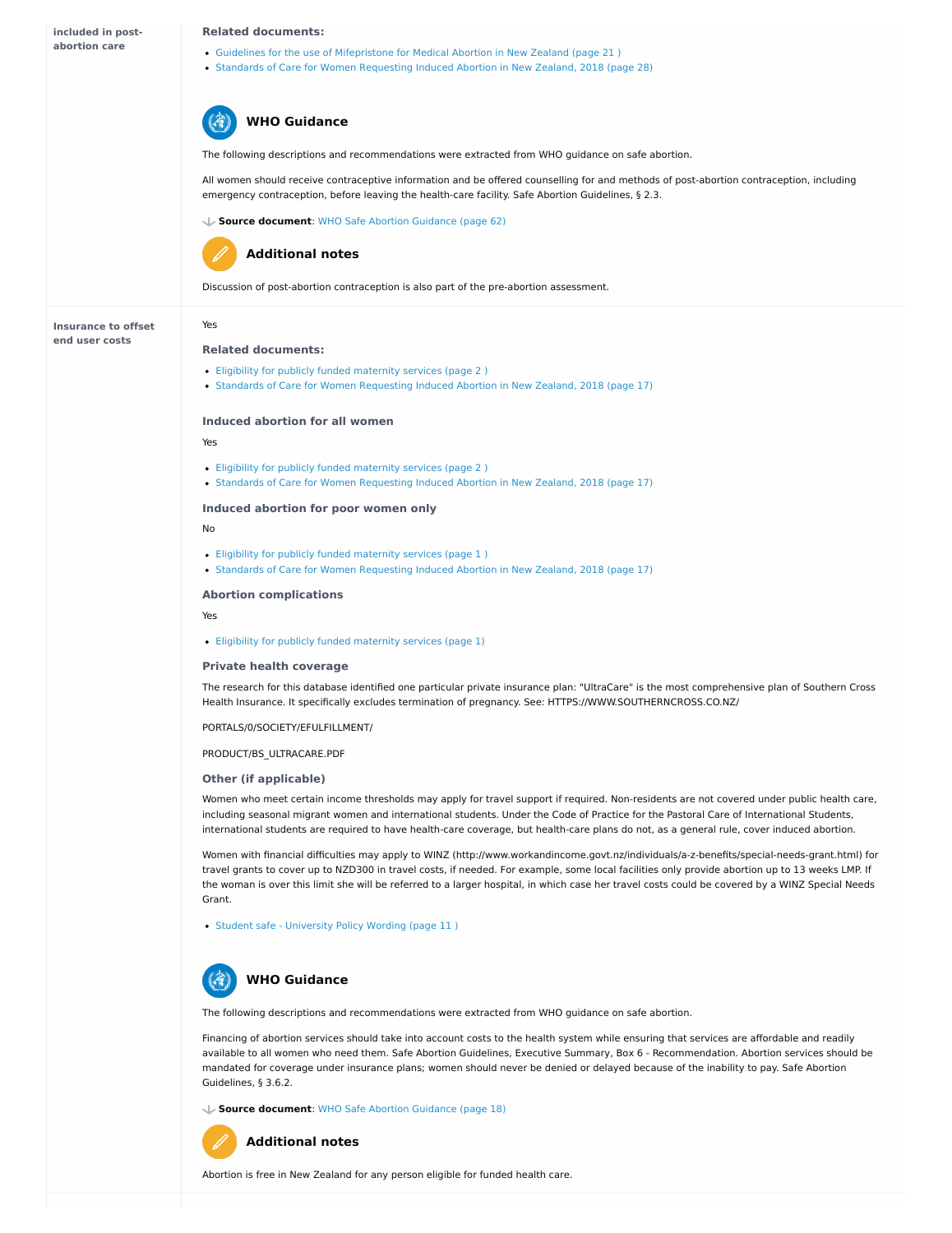- [Contraception](https://abortion-policies.srhr.org/documents/countries/02-New-Zealand-Contraception-Sterilisation-and-Abortion-Act-1977.pdf#page=9 
) Sterilisation and Abortion Act, 1977 (page 9 )
- Abortion [Legislation](https://abortion-policies.srhr.org/documents/countries/05-New-Zealand-Abortion-Legislation-Act-2020.PDF#PAGE=6) Act, 2020

**Extra facility/provider requirements for delivery of abortion services**

#### **Related documents:**

#### **Nurse**

#### Not specified

#### **Midwife/nurse-midwife**

#### Not specified

#### **Doctor (specialty not specified)**

#### Yes

#### **Specialist doctor, including OB/GYN**

- [Contraception](https://abortion-policies.srhr.org/documents/countries/02-New-Zealand-Contraception-Sterilisation-and-Abortion-Act-1977.PDF#PAGE=9 
) Sterilisation and Abortion Act, 1977
- Abortion [Legislation](https://abortion-policies.srhr.org/documents/countries/05-New-Zealand-Abortion-Legislation-Act-2020.PDF#PAGE=5) Act, 2020

#### Not specified

- [Contraception](https://abortion-policies.srhr.org/documents/countries/02-New-Zealand-Contraception-Sterilisation-and-Abortion-Act-1977.pdf) Sterilisation and Abortion Act, 1977
- Abortion [Legislation](https://abortion-policies.srhr.org/documents/countries/05-New-Zealand-Abortion-Legislation-Act-2020.pdf) Act, 2020
- Standards of Care for Women [Requesting](https://abortion-policies.srhr.org/documents/countries/12-New-Zealand-Standards-Care-Guidelines-Abortion-2018.pdf) Induced Abortion in New Zealand, 2018

- [Contraception](https://abortion-policies.srhr.org/documents/countries/02-New-Zealand-Contraception-Sterilisation-and-Abortion-Act-1977.pdf) Sterilisation and Abortion Act, 1977
- Abortion [Legislation](https://abortion-policies.srhr.org/documents/countries/05-New-Zealand-Abortion-Legislation-Act-2020.pdf) Act, 2020
- Standards of Care for Women [Requesting](https://abortion-policies.srhr.org/documents/countries/12-New-Zealand-Standards-Care-Guidelines-Abortion-2018.pdf) Induced Abortion in New Zealand, 2018

- [Contraception](https://abortion-policies.srhr.org/documents/countries/02-New-Zealand-Contraception-Sterilisation-and-Abortion-Act-1977.pdf) Sterilisation and Abortion Act, 1977
- Abortion [Legislation](https://abortion-policies.srhr.org/documents/countries/05-New-Zealand-Abortion-Legislation-Act-2020.pdf) Act, 2020
- Standards of Care for Women [Requesting](https://abortion-policies.srhr.org/documents/countries/12-New-Zealand-Standards-Care-Guidelines-Abortion-2018.pdf) Induced Abortion in New Zealand, 2018

The following descriptions and recommendations were extracted from WHO guidance on safe abortion.

Subject to gestational age and method, abortion care can be safely provided by any properly trained health-care provider, including specialist doctors, non-specialist doctors; associate and advanced associate clinicians; midwives; and nurses. Health Worker Roles in Safe Abortion Care, p 33- Recommendation.

# **WHO Guidance**

**Source document**: Health Worker Roles in Safe Abortion Care and Post-Abortion [Contraception](https://abortion-policies.srhr.org/documents/reference/Health-Worker-Roles-in-Safe-Abortion-Care-2015.pdf#page=33) (page 33)

#### **Referral linkages to a higher-level facility**

#### Not specified

#### **Availability of a specialist doctor, including OB/GYN**

#### Not specified

#### **Minimum number of beds**

#### Not specified

#### **Other (if applicable)**

- [Contraception](https://abortion-policies.srhr.org/documents/countries/02-New-Zealand-Contraception-Sterilisation-and-Abortion-Act-1977.pdf) Sterilisation and Abortion Act, 1977
- Abortion [Legislation](https://abortion-policies.srhr.org/documents/countries/05-New-Zealand-Abortion-Legislation-Act-2020.pdf) Act, 2020
- Standards of Care for Women [Requesting](https://abortion-policies.srhr.org/documents/countries/12-New-Zealand-Standards-Care-Guidelines-Abortion-2018.pdf) Induced Abortion in New Zealand, 2018

- [Contraception](https://abortion-policies.srhr.org/documents/countries/02-New-Zealand-Contraception-Sterilisation-and-Abortion-Act-1977.pdf) Sterilisation and Abortion Act, 1977
- Abortion [Legislation](https://abortion-policies.srhr.org/documents/countries/05-New-Zealand-Abortion-Legislation-Act-2020.pdf) Act, 2020
- Standards of Care for Women [Requesting](https://abortion-policies.srhr.org/documents/countries/12-New-Zealand-Standards-Care-Guidelines-Abortion-2018.pdf) Induced Abortion in New Zealand, 2018

- [Contraception](https://abortion-policies.srhr.org/documents/countries/02-New-Zealand-Contraception-Sterilisation-and-Abortion-Act-1977.pdf) Sterilisation and Abortion Act, 1977
- Abortion [Legislation](https://abortion-policies.srhr.org/documents/countries/05-New-Zealand-Abortion-Legislation-Act-2020.pdf) Act, 2020
- Standards of Care for Women [Requesting](https://abortion-policies.srhr.org/documents/countries/12-New-Zealand-Standards-Care-Guidelines-Abortion-2018.pdf) Induced Abortion in New Zealand, 2018

The following descriptions and recommendations were extracted from WHO guidance on safe abortion.

Abortion facilities within both the public and private sectors should be available at all levels of the health system, with appropriate referral mechanisms between facilities. Safe Abortion Guidelines, § 3.3.1.



**Source document**: WHO Safe Abortion [Guidance](https://abortion-policies.srhr.org/documents/reference/WHO-Safe-Abortion-Guidance-2012.pdf#page=75) (page 75)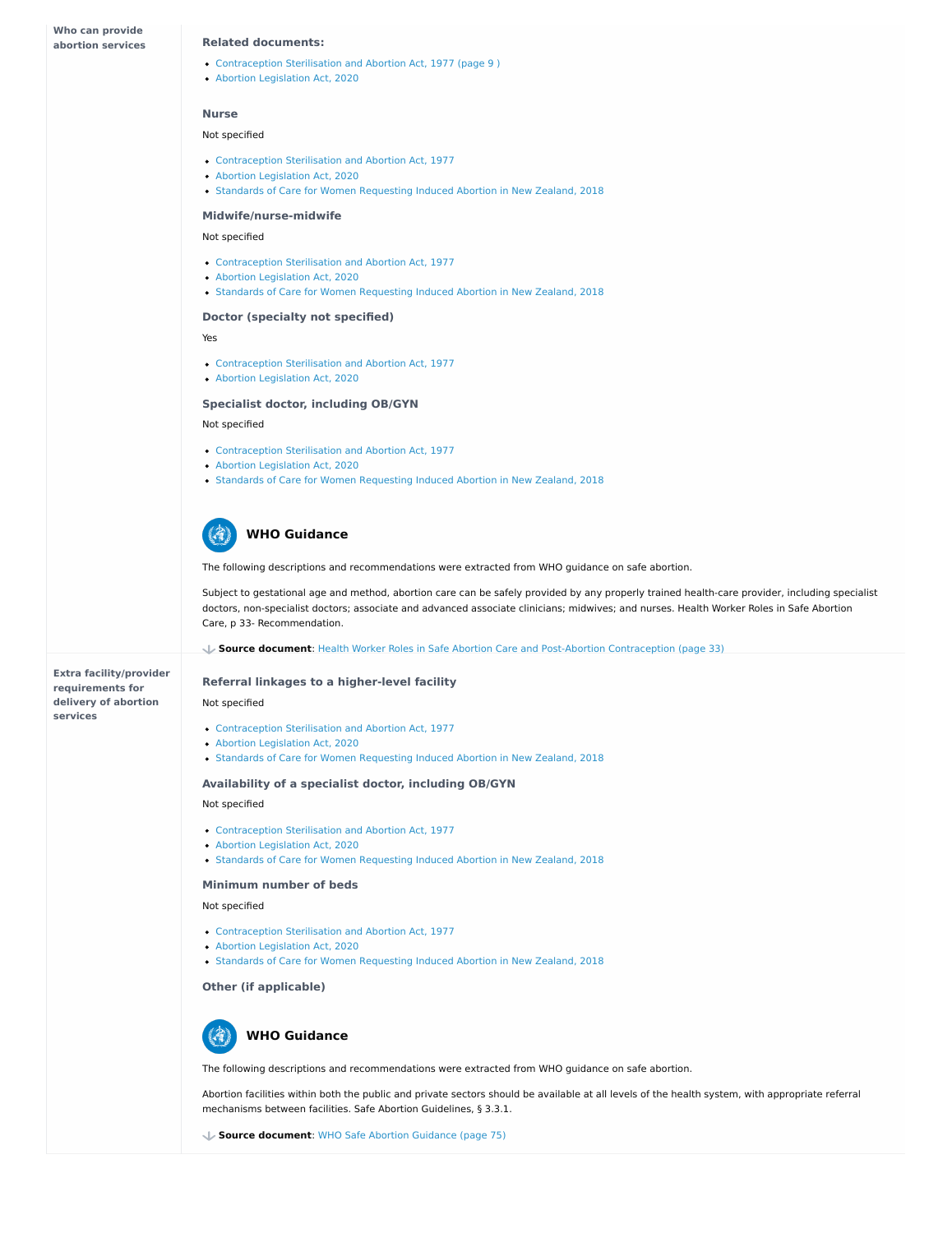# Conscientious Objection

**Provider type not specified**



- [Contraception](https://abortion-policies.srhr.org/documents/countries/02-New-Zealand-Contraception-Sterilisation-and-Abortion-Act-1977.pdf#page=10 
) Sterilisation and Abortion Act, 1977 (page 10 )
- Abortion [Legislation](https://abortion-policies.srhr.org/documents/countries/05-New-Zealand-Abortion-Legislation-Act-2020.PDF#PAGE=6 
) Act, 2020
- Health Practitioners [Competence](https://abortion-policies.srhr.org/documents/countries/09-New-Zealand-Health-Practitioners-Competence-Assurance-Act-2003.pdf#page=62 
) Assurance Act, 2003 (page 62 )
- [Halligan](https://abortion-policies.srhr.org/documents/countries/11-New-Zealand-Halligan-and-Anor-v-Medical-Council-of-NZ-High-Court-of-NZ-2010.pdf#page=1) & Anor v. Medical Council of NZ (page 1)

If a health practitioner has a conscientious object they must tell the patient at the earliest opportunity of their objection and how to access the contact details of another person who is the closest provider of the service requested. According to the new law, the closest provider is to be determined taking into account— (a) the physical distance between the providers; and (b) the date and time that B makes the request under subsection (1); and (c) the operating hours of the provider of the service requested.

The following descriptions and recommendations were extracted from WHO guidance on safe abortion.

Health-care professionals who claim conscientious objection must refer the woman to another willing and trained provider in the same, or another easily accessible health-care facility. Where referral is not possible, the health-care professional who objects, must provide safe abortion to save the woman's life, to prevent serious injury to her health and provide urgent care when women present with complications from an unsafe or illegal abortion. Safe Abortion Guidelines, § 4.2.2.5.

# **WHO Guidance**

**Source document**: WHO Safe Abortion [Guidance](https://abortion-policies.srhr.org/documents/reference/WHO-Safe-Abortion-Guidance-2012.pdf#page=106) (page 106)

Yes

#### **Related documents:**

- [Contraception](https://abortion-policies.srhr.org/documents/countries/02-New-Zealand-Contraception-Sterilisation-and-Abortion-Act-1977.pdf#page=10 
) Sterilisation and Abortion Act, 1977 (page 10 )
- Abortion [Legislation](https://abortion-policies.srhr.org/documents/countries/05-New-Zealand-Abortion-Legislation-Act-2020.PDF#PAGE=6 
) Act, 2020
- Health Practitioners [Competence](https://abortion-policies.srhr.org/documents/countries/09-New-Zealand-Health-Practitioners-Competence-Assurance-Act-2003.pdf#page=62 
) Assurance Act, 2003 (page 62)
- [Halligan](https://abortion-policies.srhr.org/documents/countries/11-New-Zealand-Halligan-and-Anor-v-Medical-Council-of-NZ-High-Court-of-NZ-2010.pdf#page=1) & Anor v. Medical Council of NZ (page 1)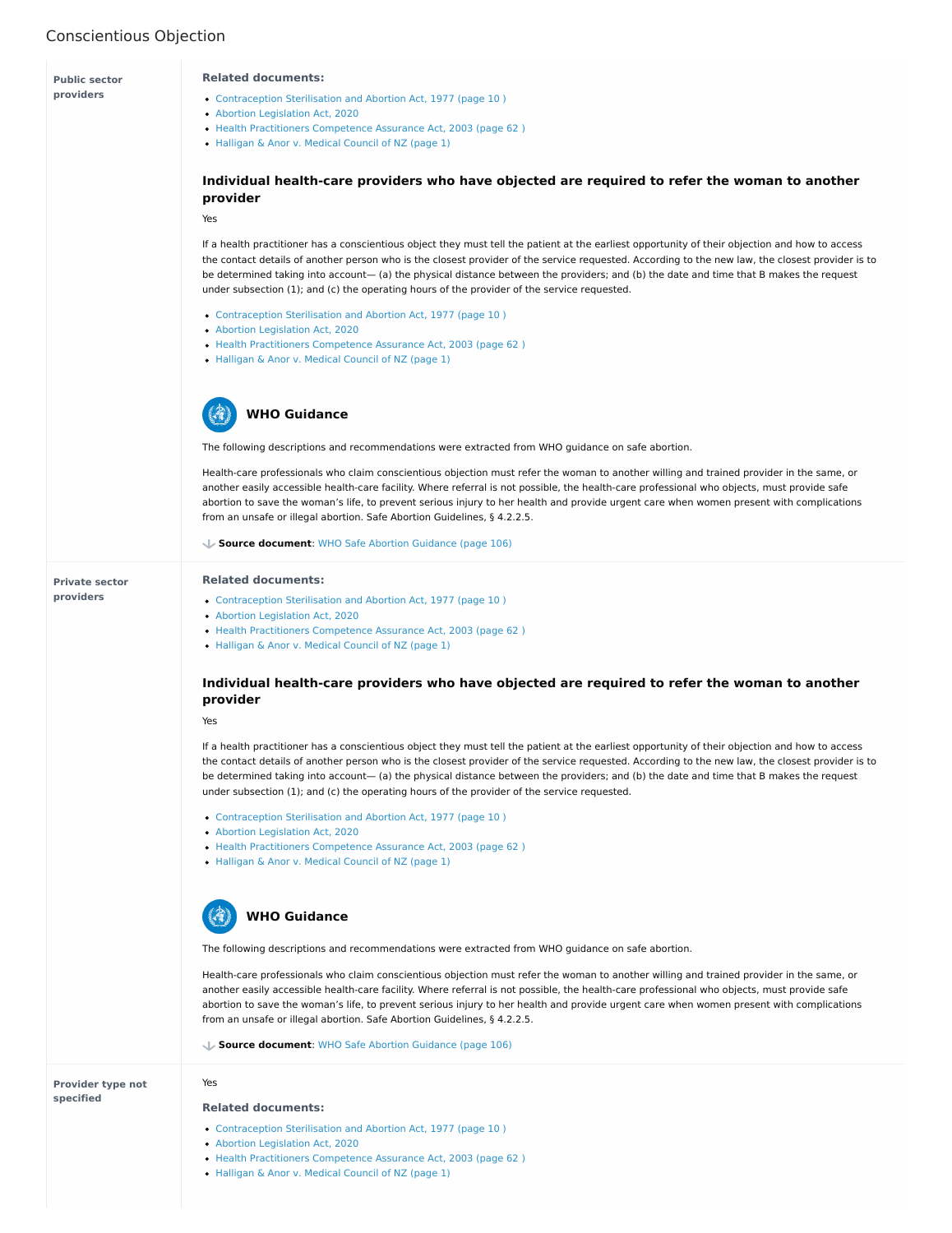**Neither Type of Provider Permitted**

**Public facilities**



### **Individual health-care providers who have objected are required to refer the woman to another provider**

Yes

- [Contraception](https://abortion-policies.srhr.org/documents/countries/02-New-Zealand-Contraception-Sterilisation-and-Abortion-Act-1977.pdf#page=10 
) Sterilisation and Abortion Act, 1977 (page 10 )
- Abortion [Legislation](https://abortion-policies.srhr.org/documents/countries/05-New-Zealand-Abortion-Legislation-Act-2020.PDF#PAGE=6 
) Act, 2020
- Health Practitioners [Competence](https://abortion-policies.srhr.org/documents/countries/09-New-Zealand-Health-Practitioners-Competence-Assurance-Act-2003.pdf#page=62 
) Assurance Act, 2003 (page 62)
- [Halligan](https://abortion-policies.srhr.org/documents/countries/11-New-Zealand-Halligan-and-Anor-v-Medical-Council-of-NZ-High-Court-of-NZ-2010.pdf#page=1) & Anor v. Medical Council of NZ (page 1)

If a health practitioner has a conscientious object they must tell the patient at the earliest opportunity of their objection and how to access the contact details of another person who is the closest provider of the service requested. According to the new law, the closest provider is to be determined taking into account— (a) the physical distance between the providers; and (b) the date and time that B makes the request under subsection (1); and (c) the operating hours of the provider of the service requested.

- [Contraception](https://abortion-policies.srhr.org/documents/countries/02-New-Zealand-Contraception-Sterilisation-and-Abortion-Act-1977.pdf#page=10 
) Sterilisation and Abortion Act, 1977 (page 10 )
- Abortion [Legislation](https://abortion-policies.srhr.org/documents/countries/05-New-Zealand-Abortion-Legislation-Act-2020.PDF#PAGE=6 
) Act, 2020
- Health Practitioners [Competence](https://abortion-policies.srhr.org/documents/countries/09-New-Zealand-Health-Practitioners-Competence-Assurance-Act-2003.pdf#page=62 
) Assurance Act, 2003 (page 62 )
- [Halligan](https://abortion-policies.srhr.org/documents/countries/11-New-Zealand-Halligan-and-Anor-v-Medical-Council-of-NZ-High-Court-of-NZ-2010.pdf#page=1) & Anor v. Medical Council of NZ (page 1)

The following descriptions and recommendations were extracted from WHO guidance on safe abortion.

- [Contraception](https://abortion-policies.srhr.org/documents/countries/02-New-Zealand-Contraception-Sterilisation-and-Abortion-Act-1977.pdf#page=10 
) Sterilisation and Abortion Act, 1977 (page 10 )
- Abortion [Legislation](https://abortion-policies.srhr.org/documents/countries/05-New-Zealand-Abortion-Legislation-Act-2020.PDF#PAGE=6 
) Act, 2020
- Health Practitioners [Competence](https://abortion-policies.srhr.org/documents/countries/09-New-Zealand-Health-Practitioners-Competence-Assurance-Act-2003.pdf#page=62 
) Assurance Act, 2003 (page 62 )
- [Halligan](https://abortion-policies.srhr.org/documents/countries/11-New-Zealand-Halligan-and-Anor-v-Medical-Council-of-NZ-High-Court-of-NZ-2010.pdf#page=1) & Anor v. Medical Council of NZ (page 1)

Health-care professionals who claim conscientious objection must refer the woman to another willing and trained provider in the same, or another easily accessible health-care facility. Where referral is not possible, the health-care professional who objects, must provide safe abortion to save the woman's life, to prevent serious injury to her health and provide urgent care when women present with complications from an unsafe or illegal abortion. Safe Abortion Guidelines, § 4.2.2.5.



**Source document**: WHO Safe Abortion [Guidance](https://abortion-policies.srhr.org/documents/reference/WHO-Safe-Abortion-Guidance-2012.pdf#page=106) (page 106)

#### **Related documents:**

- [Contraception](https://abortion-policies.srhr.org/documents/countries/02-New-Zealand-Contraception-Sterilisation-and-Abortion-Act-1977.pdf) Sterilisation and Abortion Act, 1977
- Abortion [Legislation](https://abortion-policies.srhr.org/documents/countries/05-New-Zealand-Abortion-Legislation-Act-2020.pdf) Act, 2020
- Standards of Care for Women [Requesting](https://abortion-policies.srhr.org/documents/countries/12-New-Zealand-Standards-Care-Guidelines-Abortion-2018.pdf) Induced Abortion in New Zealand, 2018

### **Individual health-care providers who have objected are required to refer the woman to another provider**

Yes

If a health practitioner has a conscientious object they must tell the patient at the earliest opportunity of their objection and how to access the contact details of another person who is the closest provider of the service requested. According to the new law, the closest provider is to be determined taking into account— (a) the physical distance between the providers; and (b) the date and time that B makes the request under subsection (1); and (c) the operating hours of the provider of the service requested.

The following descriptions and recommendations were extracted from WHO guidance on safe abortion.

Health-care professionals who claim conscientious objection must refer the woman to another willing and trained provider in the same, or another easily accessible health-care facility. Where referral is not possible, the health-care professional who objects, must provide safe abortion to save the woman's life, to prevent serious injury to her health and provide urgent care when women present with complications from an unsafe or illegal abortion. Safe Abortion Guidelines, § 4.2.2.5.

# **WHO Guidance**

**Source document**: WHO Safe Abortion [Guidance](https://abortion-policies.srhr.org/documents/reference/WHO-Safe-Abortion-Guidance-2012.pdf#page=106) (page 106)

#### **Not specified**

When there is no explicit reference to an issue covered in the questionnaire in the relevant document(s), this is noted and no interpretation was made.

#### **Related documents:**

The following descriptions and recommendations were extracted from WHO guidance on safe abortion.

The respect, protection and fulfilment of human rights require that governments ensure abortion services, that are allowable by law, are accessible in practice. Safe Abortion Guidelines, § 4.2.2.5.

# **WHO Guidance**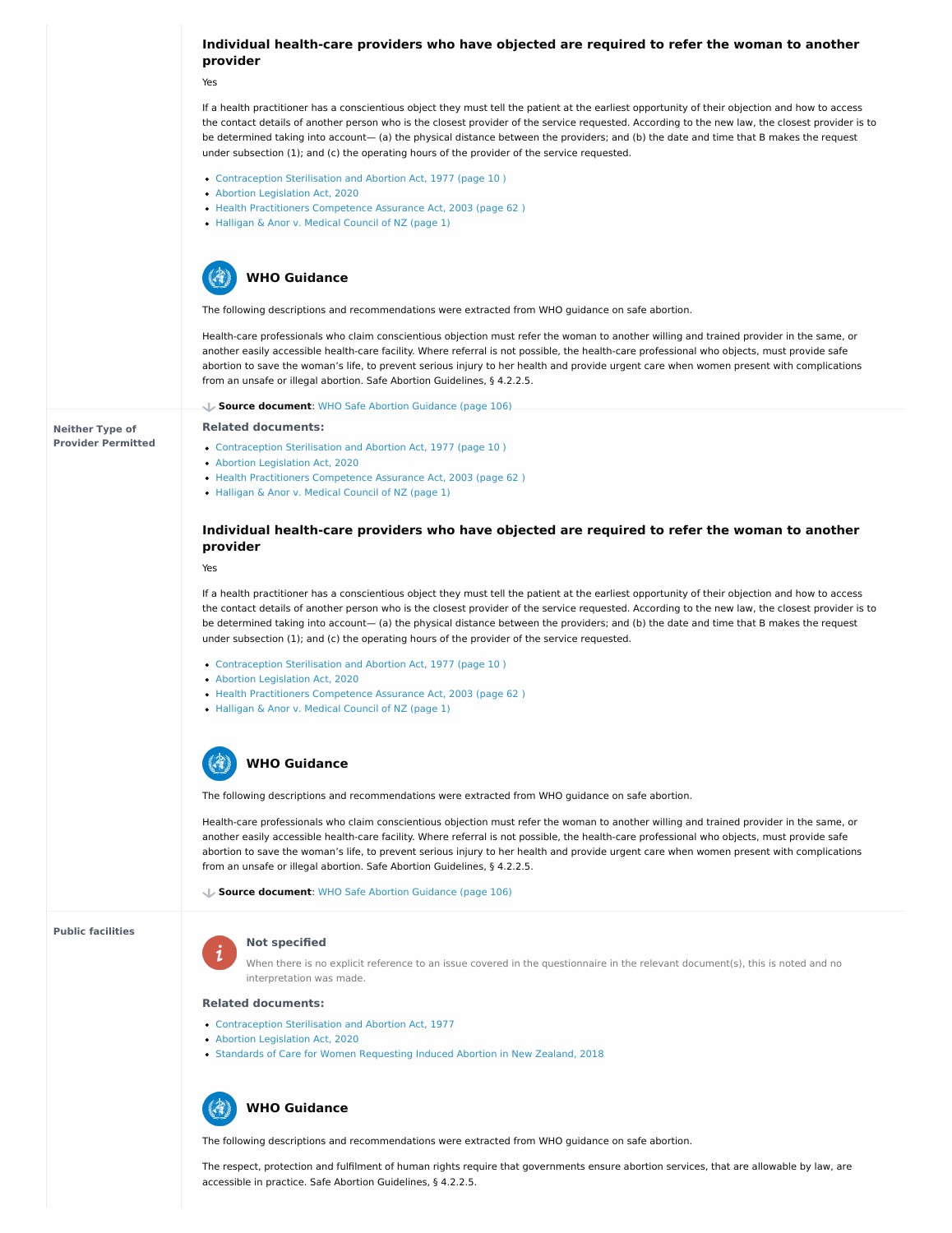# Indicators

Country specific information related to sexual and reproductive health indications. As data for the Sustainable Development Goal (SDG) indicators related to sexual and reproductive health become available, these will be provided, through periodic updates.

#### **Private facilities**

**Facility type not specified**

# $\mathbf 1$

#### **Neither Type of Facility Permitted**



 $\mathbf 1$ 

#### **Not specified**

When there is no explicit reference to an issue covered in the questionnaire in the relevant document(s), this is noted and no interpretation was made.

#### **Related documents:**

 $\mathbf 1$ 

- [Contraception](https://abortion-policies.srhr.org/documents/countries/02-New-Zealand-Contraception-Sterilisation-and-Abortion-Act-1977.pdf) Sterilisation and Abortion Act, 1977
- Abortion [Legislation](https://abortion-policies.srhr.org/documents/countries/05-New-Zealand-Abortion-Legislation-Act-2020.pdf) Act, 2020
- Standards of Care for Women [Requesting](https://abortion-policies.srhr.org/documents/countries/12-New-Zealand-Standards-Care-Guidelines-Abortion-2018.pdf) Induced Abortion in New Zealand, 2018

The following descriptions and recommendations were extracted from WHO guidance on safe abortion.

The respect, protection and fulfilment of human rights require that governments ensure abortion services, that are allowable by law, are accessible in practice. Safe Abortion Guidelines, § 4.2.2.5.

# **WHO Guidance**

**Source document**: WHO Safe Abortion [Guidance](https://abortion-policies.srhr.org/documents/reference/WHO-Safe-Abortion-Guidance-2012.pdf#page=106) (page 106)

#### **Not specified**

When there is no explicit reference to an issue covered in the questionnaire in the relevant document(s), this is noted and no interpretation was made.

#### **Related documents:**

- [Contraception](https://abortion-policies.srhr.org/documents/countries/02-New-Zealand-Contraception-Sterilisation-and-Abortion-Act-1977.pdf) Sterilisation and Abortion Act, 1977
- Abortion [Legislation](https://abortion-policies.srhr.org/documents/countries/05-New-Zealand-Abortion-Legislation-Act-2020.pdf) Act, 2020
- Standards of Care for Women [Requesting](https://abortion-policies.srhr.org/documents/countries/12-New-Zealand-Standards-Care-Guidelines-Abortion-2018.pdf) Induced Abortion in New Zealand, 2018

The following descriptions and recommendations were extracted from WHO guidance on safe abortion.

The respect, protection and fulfilment of human rights require that governments ensure abortion services, that are allowable by law, are accessible in practice. Safe Abortion Guidelines, § 4.2.2.5.

# **WHO Guidance**

**Source document**: WHO Safe Abortion [Guidance](https://abortion-policies.srhr.org/documents/reference/WHO-Safe-Abortion-Guidance-2012.pdf#page=106) (page 106)

### **Not specified**

When there is no explicit reference to an issue covered in the questionnaire in the relevant document(s), this is noted and no interpretation was made.

#### **Related documents:**

- [Contraception](https://abortion-policies.srhr.org/documents/countries/02-New-Zealand-Contraception-Sterilisation-and-Abortion-Act-1977.pdf) Sterilisation and Abortion Act, 1977
- 
- Abortion [Legislation](https://abortion-policies.srhr.org/documents/countries/05-New-Zealand-Abortion-Legislation-Act-2020.pdf) Act, 2020
- Standards of Care for Women [Requesting](https://abortion-policies.srhr.org/documents/countries/12-New-Zealand-Standards-Care-Guidelines-Abortion-2018.pdf) Induced Abortion in New Zealand, 2018

The following descriptions and recommendations were extracted from WHO guidance on safe abortion.

The respect, protection and fulfilment of human rights require that governments ensure abortion services, that are allowable by law, are accessible in practice. Safe Abortion Guidelines, § 4.2.2.5.

# **WHO Guidance**

**Source document**: WHO Safe Abortion [Guidance](https://abortion-policies.srhr.org/documents/reference/WHO-Safe-Abortion-Guidance-2012.pdf#page=106) (page 106)

Goal 1. End poverty in all its forms everywhere

1.1.1 Proportion of population below the international poverty line, by sex, age, employment status and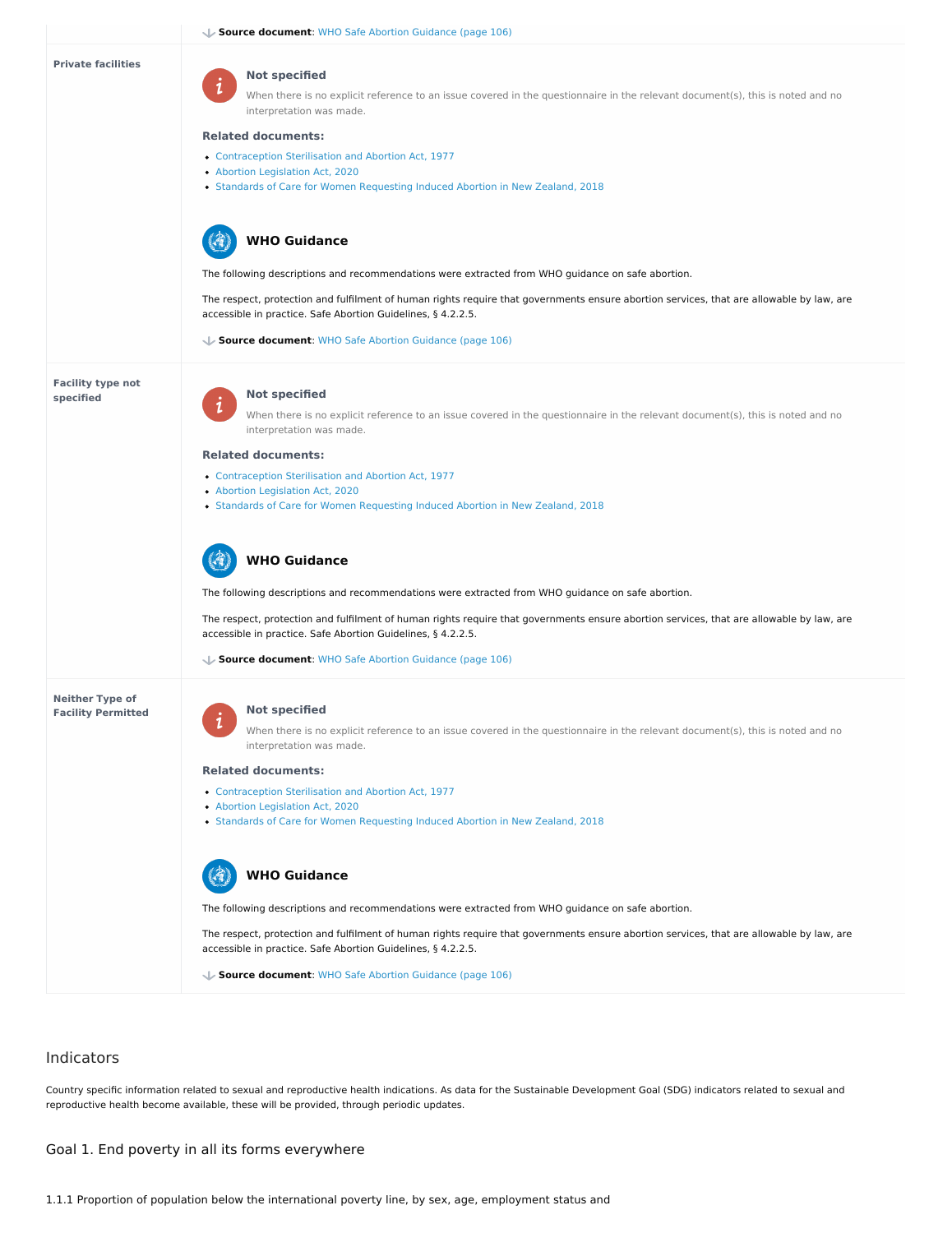| 1.3.1 Proportion of population covered by social protection floors/systems, by sex, distinguishing children,<br>unemployed persons, older persons, persons with disabilities, pregnant women, newborns, work-injury victims<br>and the poor and the vulnerable | No data |
|----------------------------------------------------------------------------------------------------------------------------------------------------------------------------------------------------------------------------------------------------------------|---------|
| 1.a.2 Proportion of total government spending on essential services (education, health and social protection)                                                                                                                                                  | No data |

# **Goal 3. Ensure healthy lives and promote well-being for all at all ages**

| 3.1.1 Maternal mortality ratio                                                                                                            | 9(2017)        |
|-------------------------------------------------------------------------------------------------------------------------------------------|----------------|
| 3.1.2 Proportion of births attended by skilled health personnel                                                                           | No data        |
| 3.7.1 Proportion of women of reproductive age (aged 15-49 years) who have their need for family planning<br>satisfied with modern methods | No data        |
| 3.7.2 Adolescent birth rate (aged 10-14 years; aged 15-19 years) per 1,000 women in that age group                                        | 20 (2015-2020) |
| 3.8.2 Number of people covered by health insurance or a public health system per 1,000 population                                         | No data        |
| 3.c.1 Health worker density and distribution                                                                                              | No data        |

Goal 4. Ensure inclusive and equitable quality education and promote lifelong learning opportunities for all

4.1.1 Proportion of children and young people: (a) in grades 2/3; (b) at the end of primary; and (c) at the end of lower secondary achieving at least a minimum proficiency level in (i) reading and (ii) mathematics, by sex

| No data |
|---------|
| No data |
| No data |
| No data |
| No data |
|         |

5.6.1 Proportion of women aged 15-49 years who make their own informed decisions regarding sexual relations, contraceptive use and reproductive health care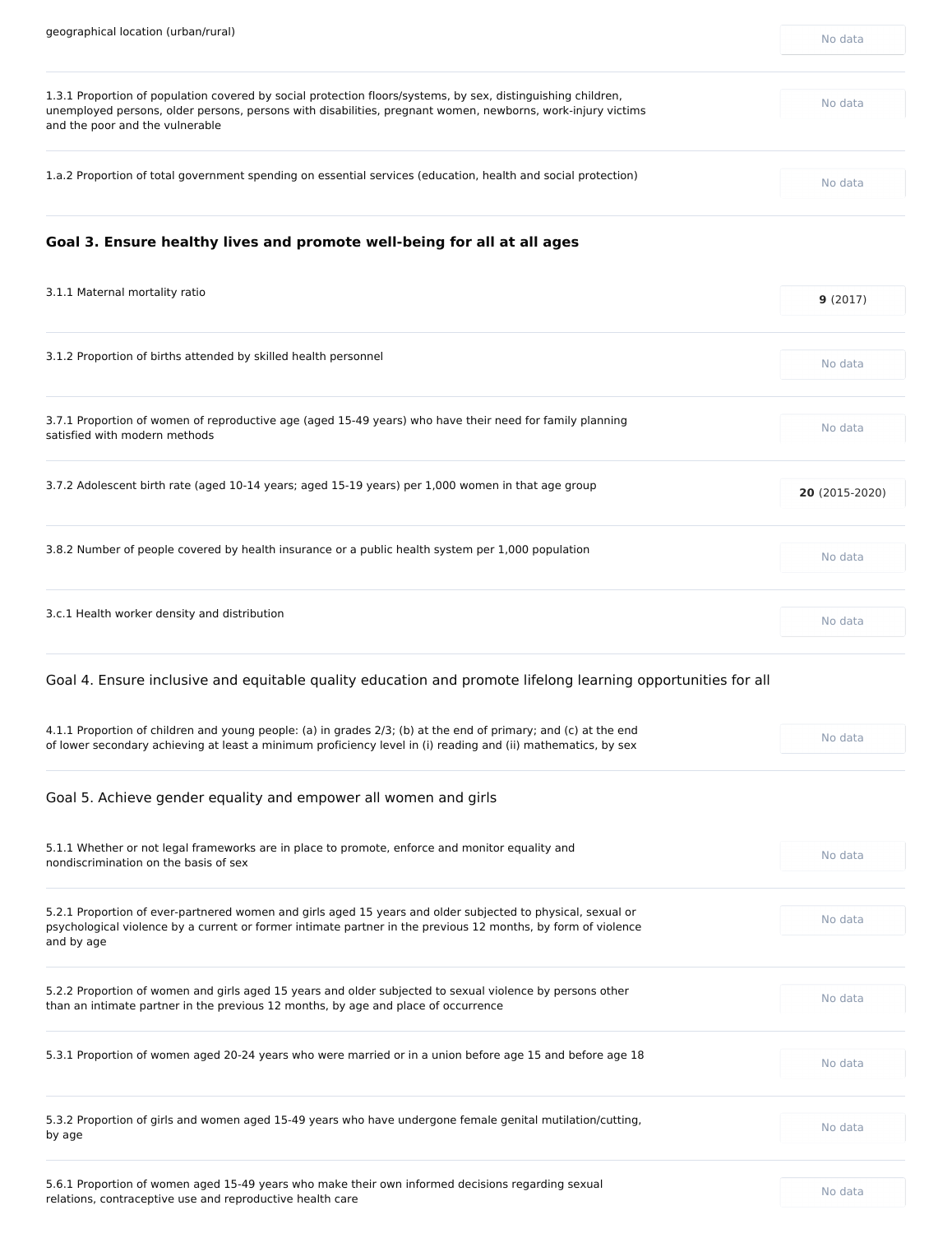| 5.6.2 Number of countries with laws and regulations that guarantee women aged 15-49 years access to<br>sexual and reproductive health care, information and education                                                  | No data |
|------------------------------------------------------------------------------------------------------------------------------------------------------------------------------------------------------------------------|---------|
| 5.a.1 (a) Proportion of total agricultural population with ownership or secure rights over agricultural land, by<br>sex; and (b) share of women among owners or rights-bearers of agricultural land, by type of tenure | No data |
| 5.b.1 Proportion of individuals who own a mobile telephone, by sex                                                                                                                                                     | No data |

Goal 8. Promote sustained, inclusive and sustainable economic growth, full and productive employment and decent work for all

| 8.5.2 Unemployment rate, by sex, age and persons with disabilities                                                                                                                                                                    | No data |
|---------------------------------------------------------------------------------------------------------------------------------------------------------------------------------------------------------------------------------------|---------|
| Goal 10. Reduce inequality within and among countries                                                                                                                                                                                 |         |
| 10.2.1 Proportion of people living below 50 per cent of median income, by age, sex and persons with<br>disabilities                                                                                                                   | No data |
| 10.3.1 Proportion of the population reporting having personally felt discriminated against or harassed within<br>the previous 12 months on the basis of a ground of discrimination prohibited under international human rights<br>law | No data |

| 16.1.3 Proportion of population subjected to physical, psychological or sexual violence in the previous 12<br>months | No data |
|----------------------------------------------------------------------------------------------------------------------|---------|
|                                                                                                                      |         |
| 16.2.2 Number of victims of human trafficking per 100,000 population, by sex, age and form of exploitation           | No data |

16.2.3 Proportion of young women and men aged 1829 years who experienced sexual violence by age 18 No Modata

Goal 16. Promote peaceful and inclusive societies for sustainable development, provide access to justice for all and build effective, accountable and inclusive institutions at all levels

| 16.3.1 Proportion of victims of violence in the previous 12 months who reported their victimization to<br>competent authorities or other officially recognized conflict resolution mechanisms                                | No data |
|------------------------------------------------------------------------------------------------------------------------------------------------------------------------------------------------------------------------------|---------|
| 16.5.1 Proportion of persons who had at least one contact with a public official and who paid a bribe to a<br>public official, or were asked for a bribe by those public officials, during the previous 12 months            | No data |
| 16.6.1 Primary government expenditures as a proportion of original approved budget, by sector (or by budget<br>codes or similar)                                                                                             | No data |
| 16.6.2 Proportion of the population satisfied with their last experience of public services                                                                                                                                  | No data |
| 16.7.1 Proportions of positions (by sex, age, persons with disabilities and population groups) in public<br>institutions (national and local legislatures, public service, and judiciary) compared to national distributions | No data |
| 16.9.1 Proportion of children under 5 years of age whose births have been registered with a civil authority, by<br>age                                                                                                       | No data |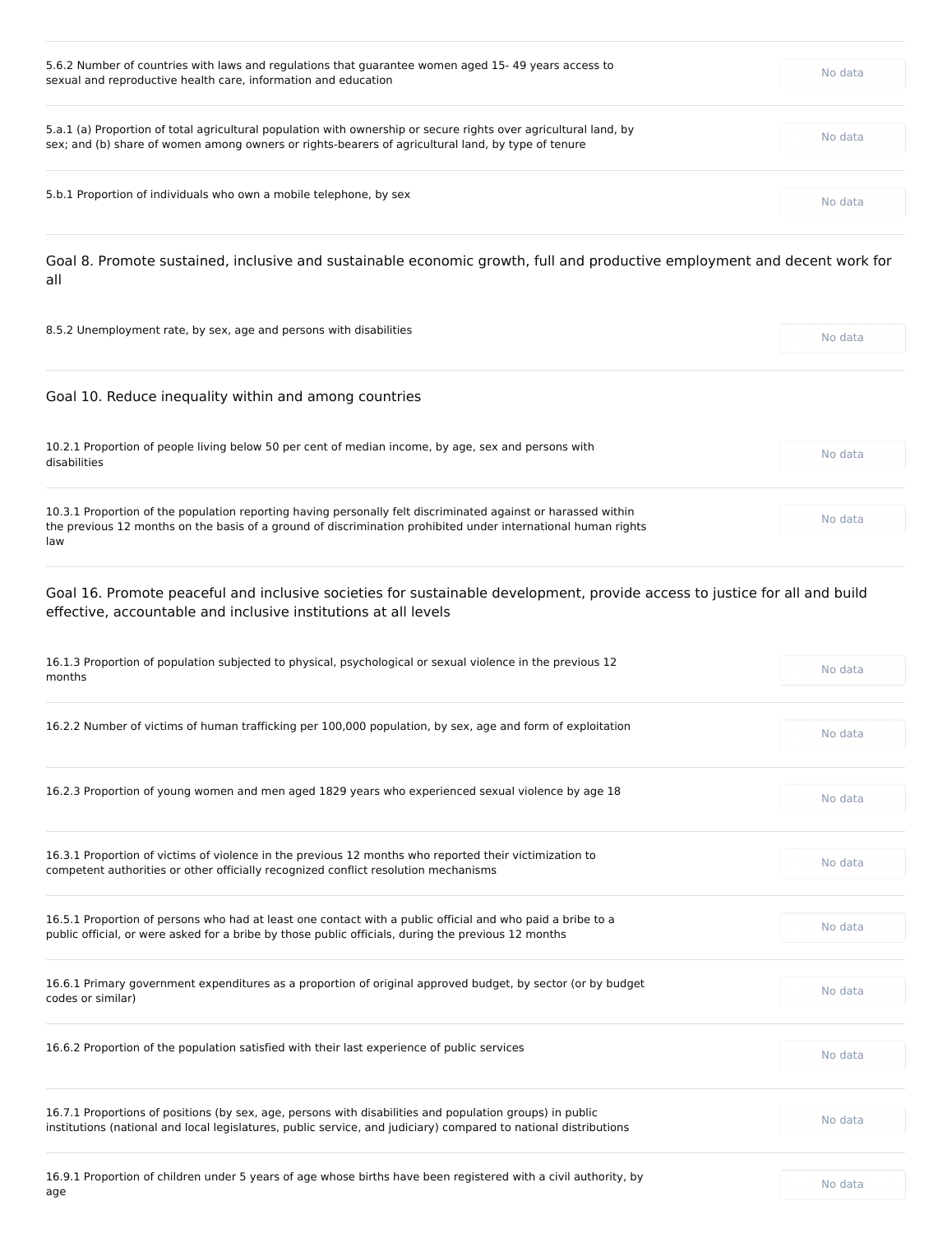| 16.10.1 Number of verified cases of killing, kidnapping, enforced disappearance, arbitrary detention and<br>torture of journalists, associated media personnel, trade unionists and human rights advocates in the previous<br>12 months | No data |
|-----------------------------------------------------------------------------------------------------------------------------------------------------------------------------------------------------------------------------------------|---------|
| 16.b.1 Proportion of population reporting having personally felt discriminated against or harassed in the<br>previous 12 months on the basis of a ground of discrimination prohibited under international human rights law              | No data |
|                                                                                                                                                                                                                                         |         |

# Goal 17. Strengthen the means of implementation and revitalize the Global Partnership for Sustainable Development

| 17.8.1 Proportion of individuals using the Internet | No data |
|-----------------------------------------------------|---------|
|-----------------------------------------------------|---------|

# **Additional Reproductive Health Indicators**

| No data        |
|----------------|
| 96.3(2015)     |
| No data        |
| 1.71(2018)     |
| 16 (2009-2017) |
| 18 (2009-2017) |
|                |

**0.14** (2017)

| Gender Inequalities Index (Rank)                         | 34 (2017)         |
|----------------------------------------------------------|-------------------|
| Mandatory paid maternity leave                           | <b>yes</b> (2020) |
| Median age                                               | 38.0 (2020)       |
| Population, urban (%)                                    | 86.538 (2018)     |
| Percentage of secondary school completion rate for girls | 1(2013)           |
| Gender parity in secondary education                     | 1.061(2016)       |